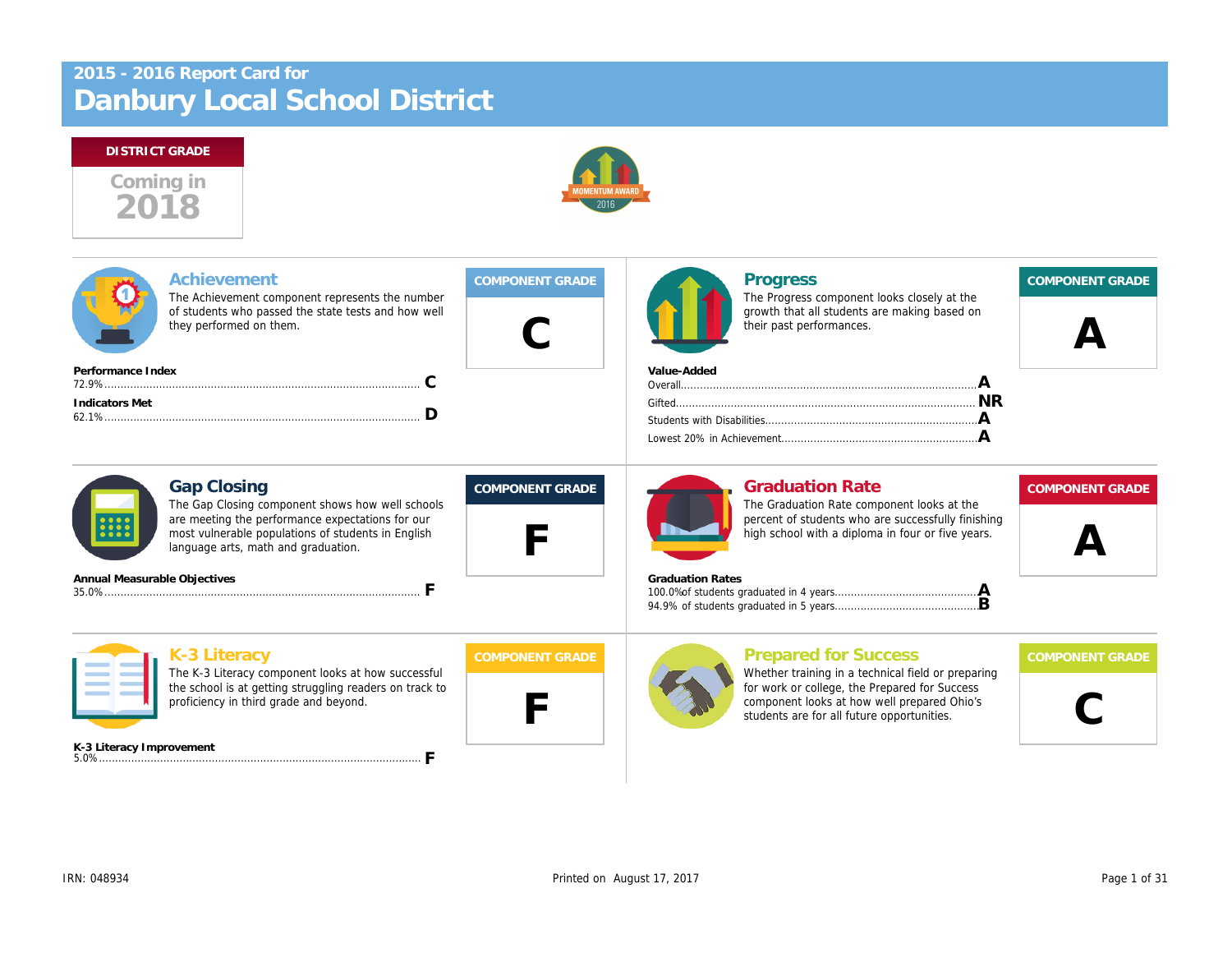### Achievement

The Achievement component represents the number of students who passed the state tests and how well they performed on them.



#### Performance Index

The Performance Index measures the test results of every student, not just those who score proficient or higher. There are six levels on the index and districts receive points for every student in each of these levels. The higher the achievement level the more the points awarded in the district's index. This rewards schools and districts for improving the performance of all students, regardless of achievement level.

Performance Index Trend



Performance Index

C

| noz<br>n |
|----------|
|----------|

87.4 of a possible 120.0

| $A =$ | $90.0 - 100.0\%$ |
|-------|------------------|
| $B =$ | 80.0 - 89.9%     |
| $C =$ | 70.0 - 79.9%     |
| D =   | $50.0 - 69.9%$   |
| F =   | $0.0 - 49.9%$    |

| Achievement<br>Level | Pct of<br>Students |   | Points for<br>this Level |     | Points<br>Received |  |
|----------------------|--------------------|---|--------------------------|-----|--------------------|--|
| <b>Advanced Plus</b> | 0.1                | x | 1.3                      | $=$ | 0.2                |  |
| Advanced             | 18.7               | x | 1.2                      | $=$ | 22.4               |  |
| Accelerated          | 19.4               | x | 1.1                      | $=$ | 21.3               |  |
| Proficient           | 27.8               | x | 1.0                      | $=$ | 27.8               |  |
| Basic                | 18.4               | x | 0.6                      | $=$ | 11.0               |  |
| Limited              | 15.6               | x | 0.3                      | $=$ | 4.7                |  |
| Untested             | 0.0                | x | 0.0                      | $=$ | 0.0                |  |
|                      |                    |   |                          |     |                    |  |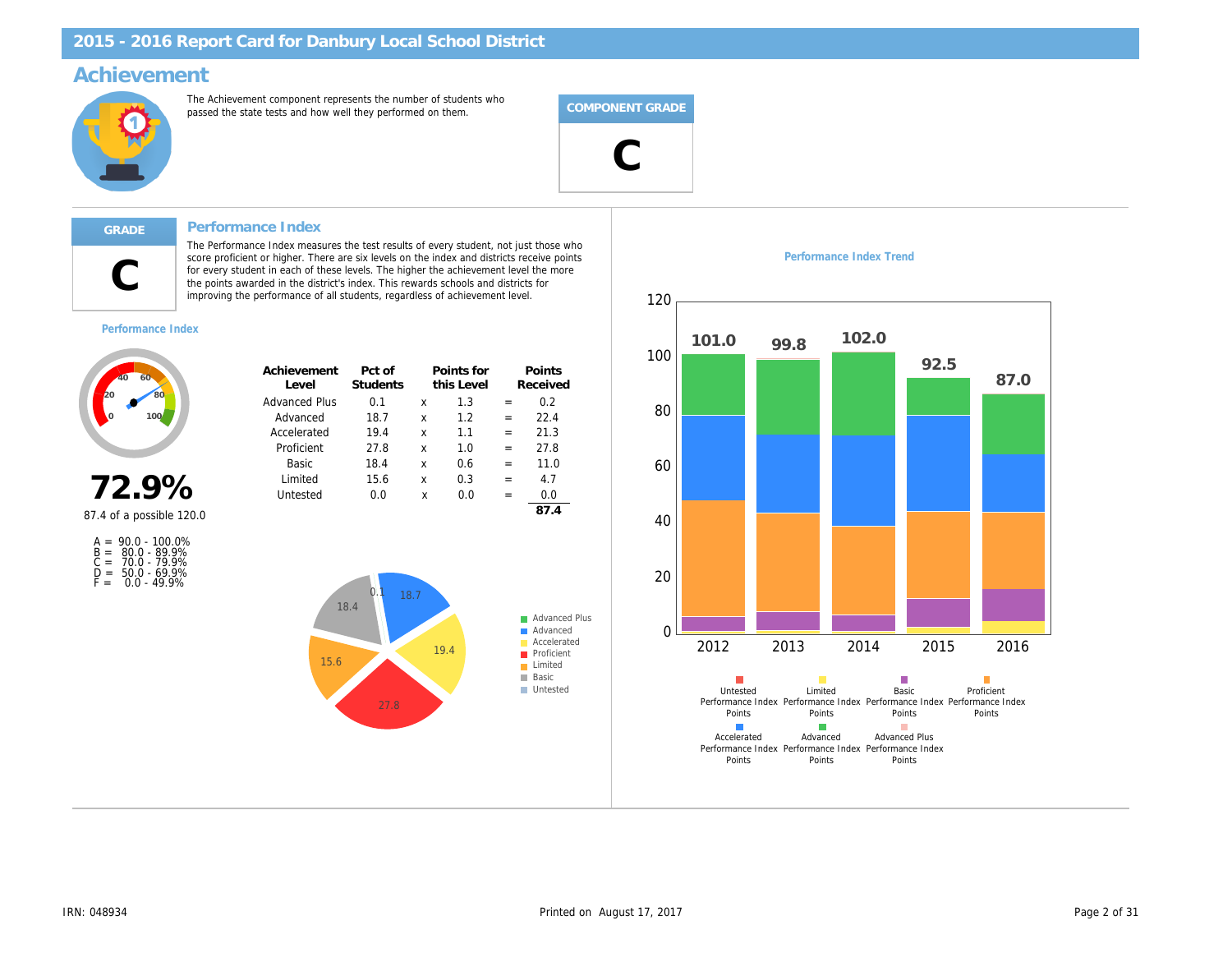#### Indicators Met



Indicators Met measures the percent of students who have passed state tests. It also includes the gifted indicator. Test results are reported for each student in a grade and subject.

#### Indicators Met %



A =<br>B =<br>C =<br>D =<br>F = 90.0 - 100.0% 80.0 - 89.9% 70.0 - 79.9% 50.0 - 69.9% 0.0 - 49.9%

| 3rd Grade | English Language Arts | 74.2% |  |
|-----------|-----------------------|-------|--|
|           | <b>Mathematics</b>    | 90.3% |  |
|           | English Language Arts | 63.3% |  |
| 4th Grade | <b>Mathematics</b>    | 86.7% |  |
|           | Social Studies        | 76.7% |  |
|           | English Language Arts | 80.6% |  |
| 5th Grade | <b>Mathematics</b>    | 83.3% |  |
|           | Science               | 90.3% |  |

#### Grades 3-5 Grades 6-8

|           | English Language Arts | 75.0% |
|-----------|-----------------------|-------|
| 6th Grade | <b>Mathematics</b>    | 62.2% |
|           | Social Studies        | 72.5% |
| 7th Grade | English Language Arts | 48.4% |
|           | <b>Mathematics</b>    | 57.1% |
|           | English Language Arts | 51.2% |
| 8th Grade | <b>Mathematics</b>    | 42.9% |
|           | Science               | 70.7% |

GIFTED INDICATOR

#### **High Schoo**

| Reading<br>OGT, 11th Graders<br>Science<br>Social Stu<br>Writing<br>Algebra I<br>Biology<br>English I<br>English II<br>HS<br>Geometry<br>Governme<br>History<br>Physical S | Mathemati |
|----------------------------------------------------------------------------------------------------------------------------------------------------------------------------|-----------|
|                                                                                                                                                                            |           |
|                                                                                                                                                                            |           |
|                                                                                                                                                                            |           |
|                                                                                                                                                                            |           |
|                                                                                                                                                                            |           |
|                                                                                                                                                                            |           |
|                                                                                                                                                                            |           |
|                                                                                                                                                                            |           |
|                                                                                                                                                                            |           |
|                                                                                                                                                                            |           |
|                                                                                                                                                                            |           |
|                                                                                                                                                                            |           |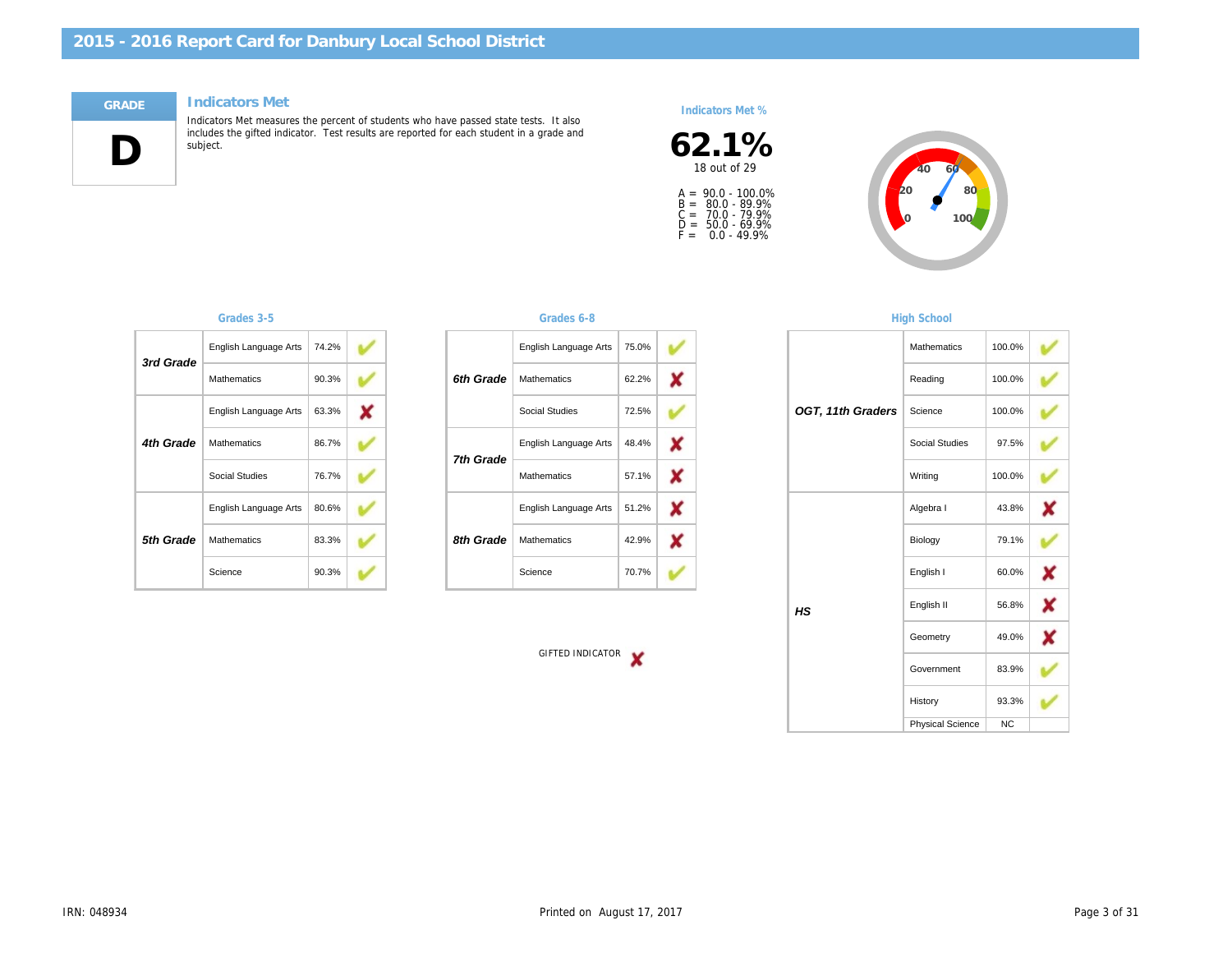# 2015 - 2016 Report Card for Danbury Local School District Achievement Levels by Grade Proficient Percent Trend by Grade 3rd Grade 3rd Grade 3rd Grade 3rd Grade 3rd Grade 3rd Grade 3rd Grade 3rd Grade 3rd Grade 3rd Grade 3rd Grade 4th Grade **4th Grade** 4th Grade 3th and the set of the set of the set of the set of the set of the set of the set of the set of the set of the set of the set of the set of the set of the set of the set of the set of the se 5th Grade 5th Grade 5th Grade 5th Grade 5th Grade 5th Grade 5th Grade 5th Grade 5th Grade 5th Grade 5th Grade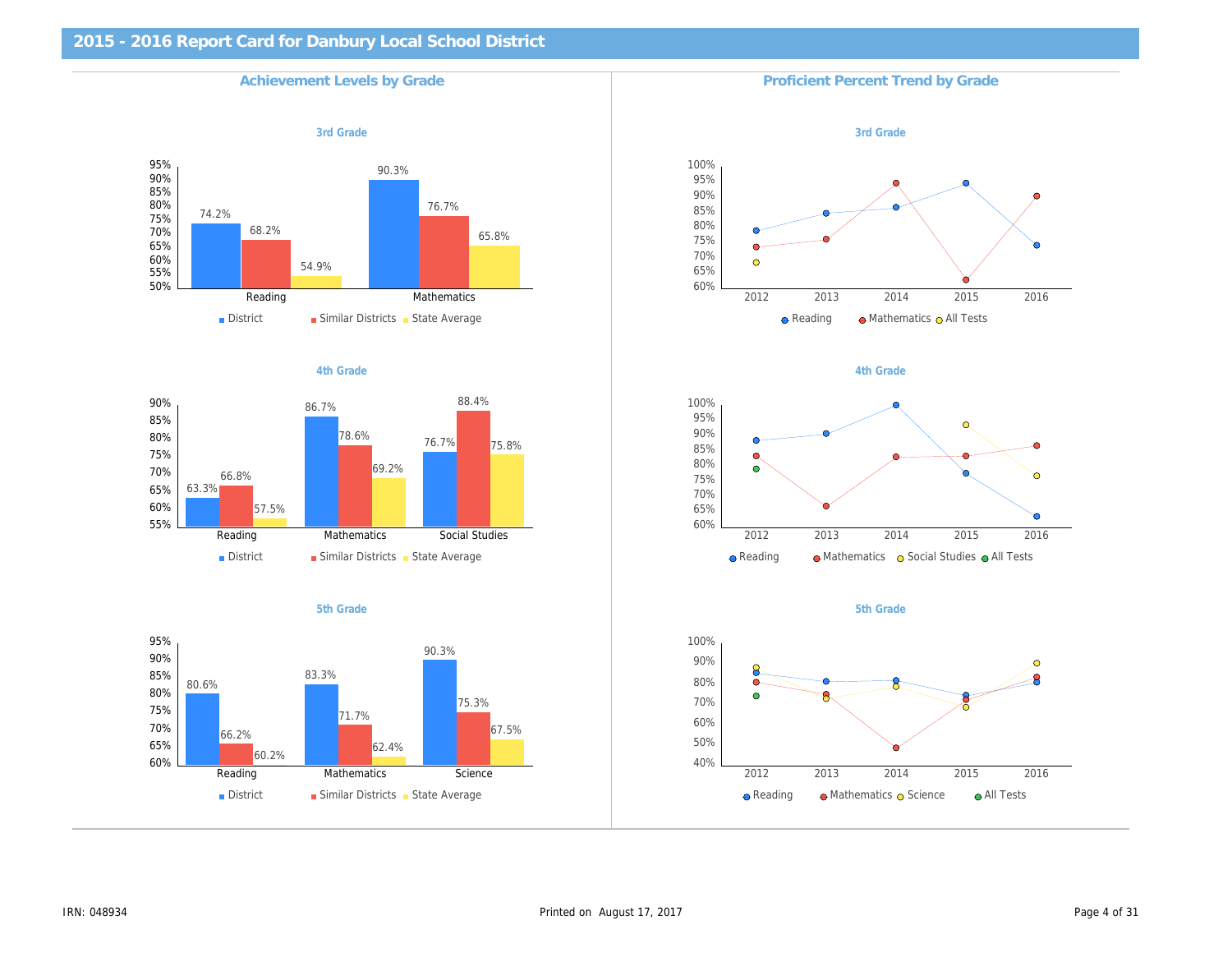| 2015 - 2016 Report Card for Danbury Local School District |                           |
|-----------------------------------------------------------|---------------------------|
| 6th Grade                                                 | 6th Grade                 |
|                                                           |                           |
|                                                           |                           |
|                                                           |                           |
|                                                           |                           |
|                                                           |                           |
|                                                           |                           |
| 7th Grade                                                 | 7th Grade                 |
|                                                           |                           |
|                                                           |                           |
|                                                           |                           |
|                                                           |                           |
|                                                           |                           |
|                                                           |                           |
| 8th Grade                                                 | 8th Grade                 |
|                                                           |                           |
|                                                           |                           |
|                                                           |                           |
|                                                           |                           |
|                                                           |                           |
|                                                           |                           |
| 11th Grade Cumulative OGT                                 | 11th Grade Cumulative OG1 |
|                                                           |                           |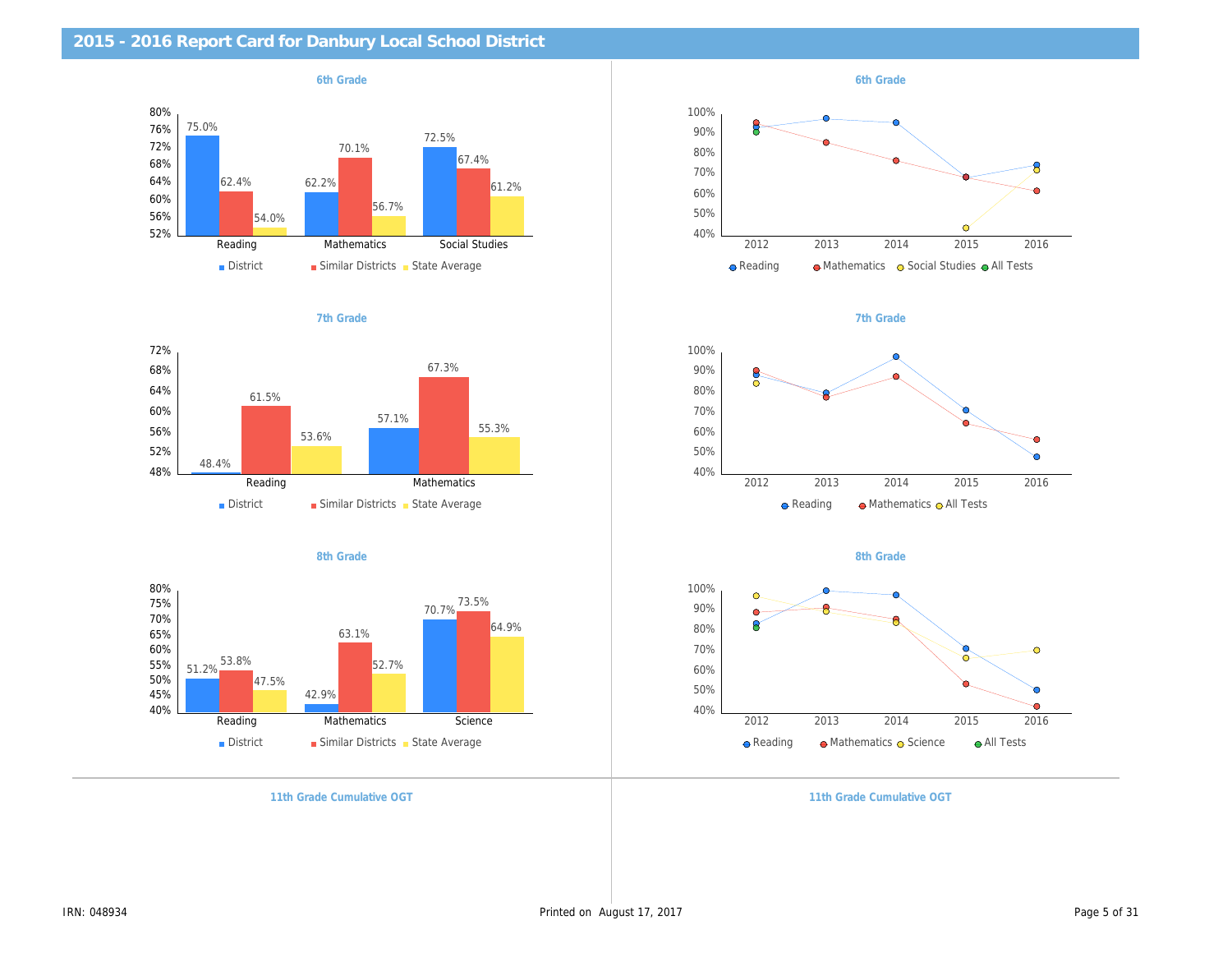| 2015 - 2016 Report Card for Danbury Local School District |                    |
|-----------------------------------------------------------|--------------------|
|                                                           |                    |
|                                                           |                    |
|                                                           |                    |
|                                                           |                    |
|                                                           |                    |
|                                                           |                    |
| <b>High School</b>                                        | <b>High School</b> |
|                                                           |                    |
|                                                           |                    |
|                                                           |                    |
|                                                           |                    |
|                                                           |                    |
|                                                           |                    |
|                                                           |                    |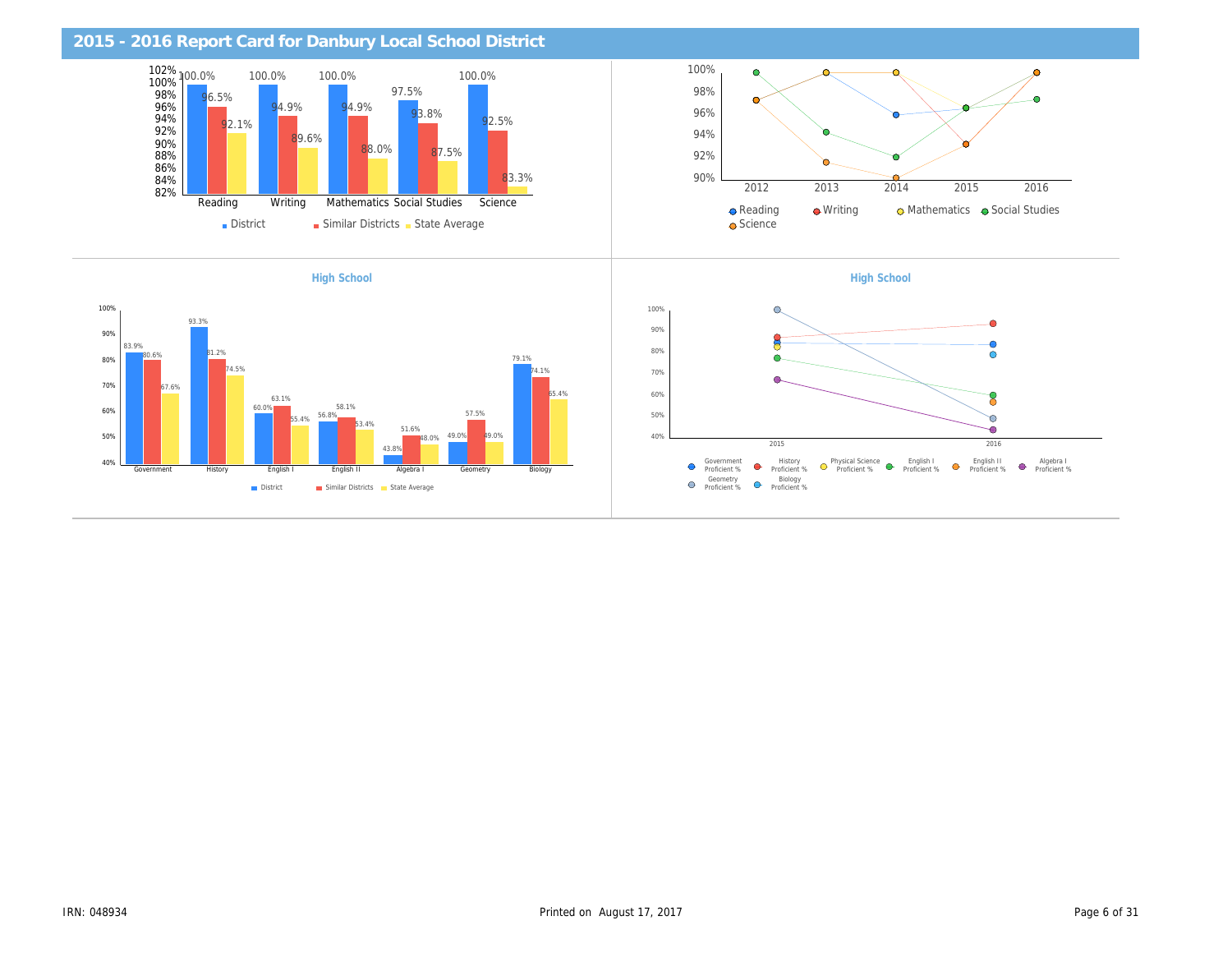## Gifted Students

The Gifted Students data and Indicator highlight the opportunities for and performance of gifted students. The dashboard answers several questions: How many students are identified as gifted and in what categories? How many of those students are receiving gifted services? How well are those gifted students performing? The Gifted Indicator measures whether opportunity and performance expectations are being met for gifted students.

## INDICATOR

Not Met

|                                                                                        | Overview<br>The Gifted Indicator is derived from three components: Gifted Value Added grade, the<br>Performance Index for gifted students, and a Gifted Inputs score.                                                                                              |                                                                                                                                            | The Performance Index cald<br>taken by students identified<br>Math and taking the Math tes<br>Super Cognitive abilities re | <b>Performance Inde</b>                                  |
|----------------------------------------------------------------------------------------|--------------------------------------------------------------------------------------------------------------------------------------------------------------------------------------------------------------------------------------------------------------------|--------------------------------------------------------------------------------------------------------------------------------------------|----------------------------------------------------------------------------------------------------------------------------|----------------------------------------------------------|
| Value Added Grade:<br><b>NR</b><br>Enrollment:<br>458<br><b>NC</b><br>Value Added Met? | <b>Gifted Value Added</b><br>Districts must earn a Gifted Value Added grade of C<br>or better to meet the Gifted Value Added<br>component. A grade of "NR" results in Not Met if<br>the district has an ADM of 600 or more.<br><b>Gifted Performance Index</b>     | 95.5%                                                                                                                                      | Achievement<br>Level<br><b>Advanced Plus</b><br>Advanced<br>Accelerated<br>Proficient                                      | Pct of<br><b>Students</b><br>1.6<br>63.5<br>20.6<br>12.7 |
| Performance Index:<br>114,603<br>Performance Index Met?:<br>Not Met                    | Districts with at least 10 unique students in the<br>Gifted Performance Index calculation must score<br>116.0 or better to meet the Gifted Performance<br>Index component.<br><b>Gifted Inputs</b>                                                                 | 114.603 of a possible 120.0<br>$A = 90.0 - 100.0\%$<br>$B = 80.0 - 89.9%$<br>$C = 70.0 - 79.9%$<br>$D = 50.0 - 69.9%$<br>$F = 0.0 - 49.9%$ | Basic<br>Limited<br>Untested                                                                                               | 1.6<br>0.0<br>0.0                                        |
| <b>Total Points:</b><br>62.0<br><b>Gifted Inputs Met?:</b><br>Met                      | Points are earned based on identification and<br>services provided to gifted students. Districts must<br>earn at least 60 points out of a possible 100 to meet<br>the Gifted Inputs component.<br><b>Gifted Indicator Final Result</b>                             |                                                                                                                                            |                                                                                                                            |                                                          |
| Not Met                                                                                | The Gifted Indicator is Met if none of the three<br>components are Not Met. Gifted Inputs alone<br>cannot determine the Gifted Indicator, however; if<br>both the Value Added and Performance Index<br>components are NC, then the Gifted Indicator is also<br>NC. |                                                                                                                                            |                                                                                                                            |                                                          |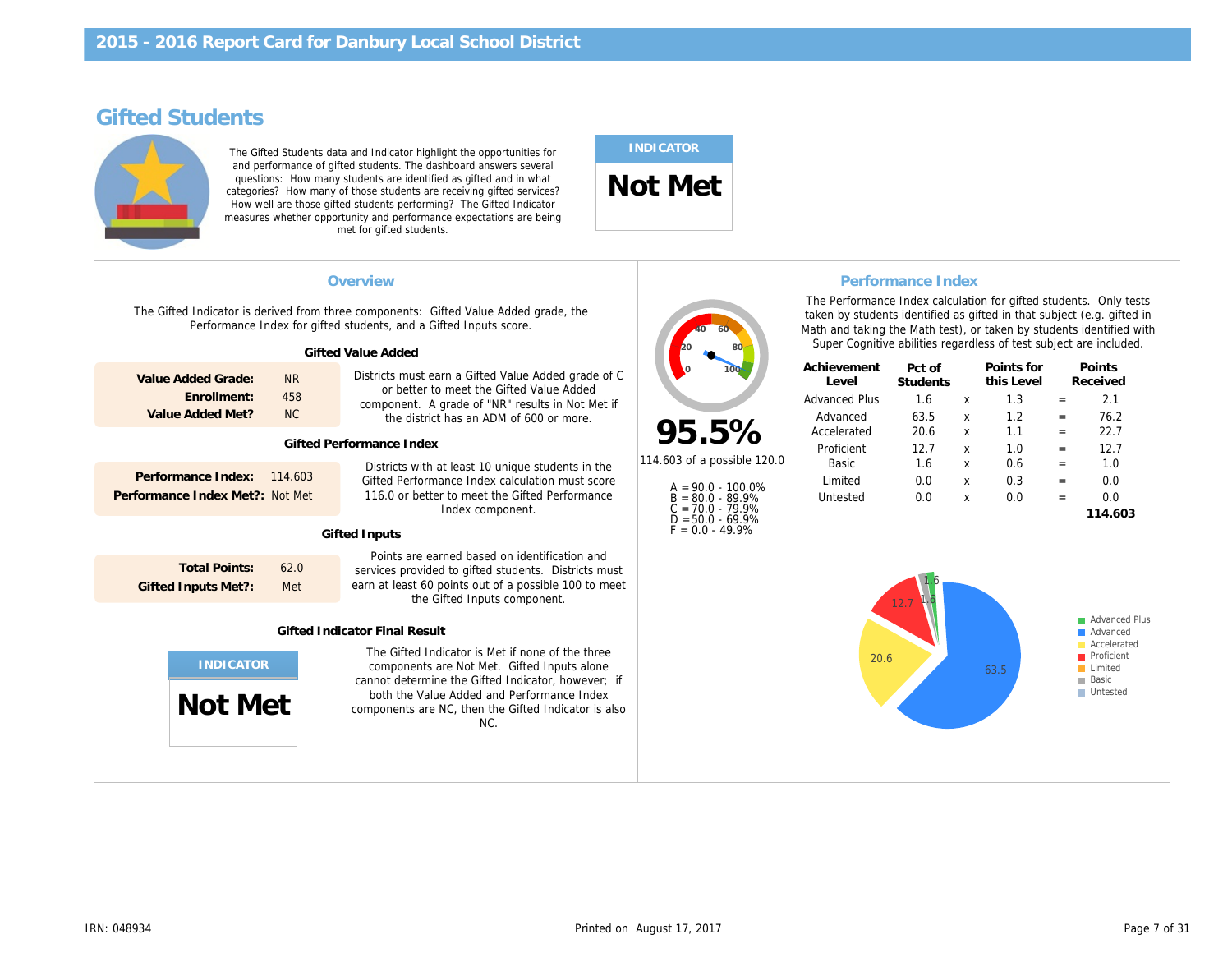Reading, Math, Science, Social Studies, and Superior Cognitive Abilities K-3 4-8 9-12

Gifted Indicator<br>The Gifted Inputs calculation assigns points based on the percentage of students identified and served in eight categories (factors). The points earned for each category are to determination for the Gifted Input component.

Visual/Performing Arts and Creative Thinking

K-3 9-12

Disadvantaged Students **Minority Students** Minority Students

Receiving Gifted Services **Intervention Control** Identified as Gifted, but not receiving services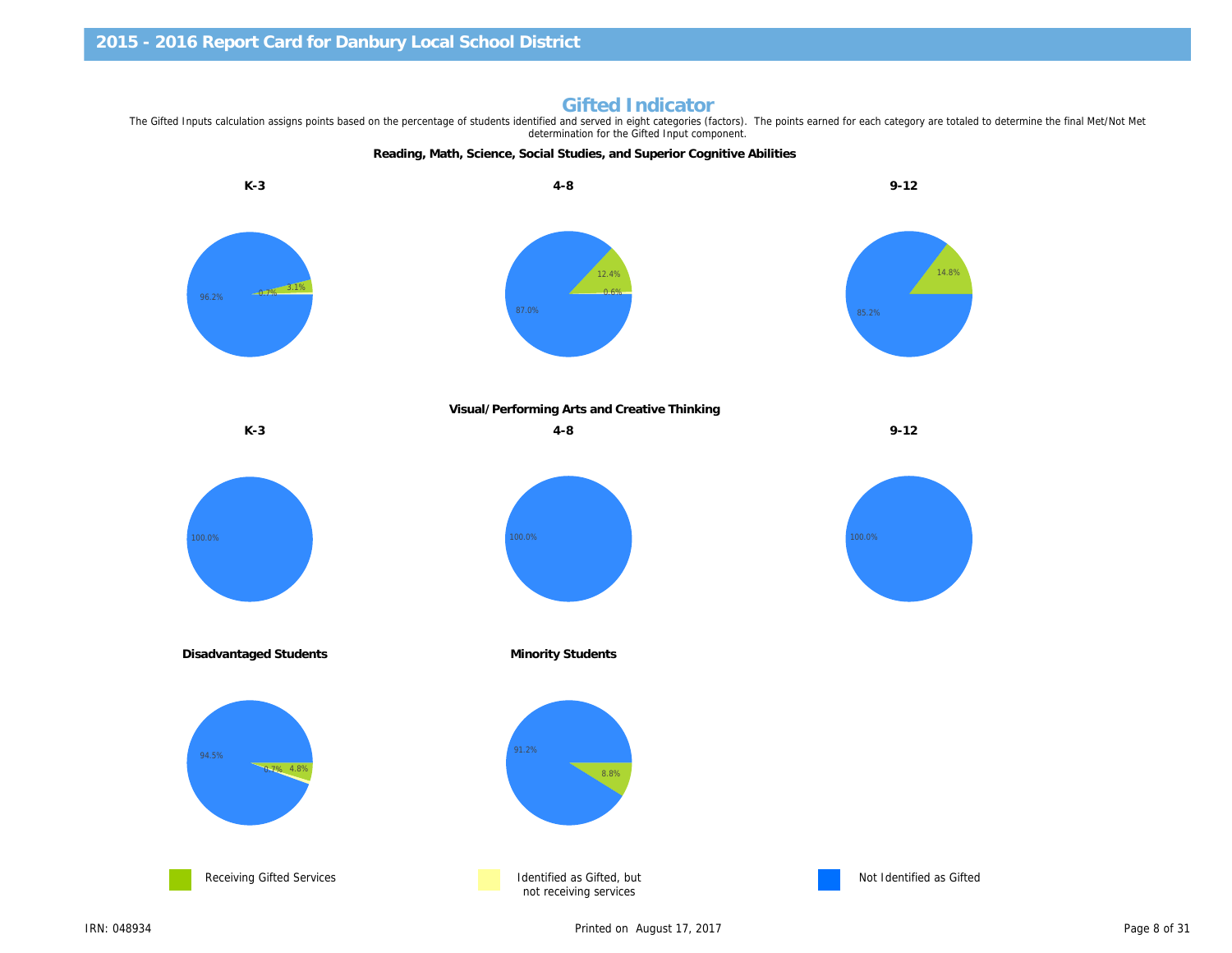## Identification and Services

These charts show the percentage of enrolled students that are identified as gifted and that are receiving gifted services.

Grades K-3 Grades 4-8 Grades 9-12 All Grades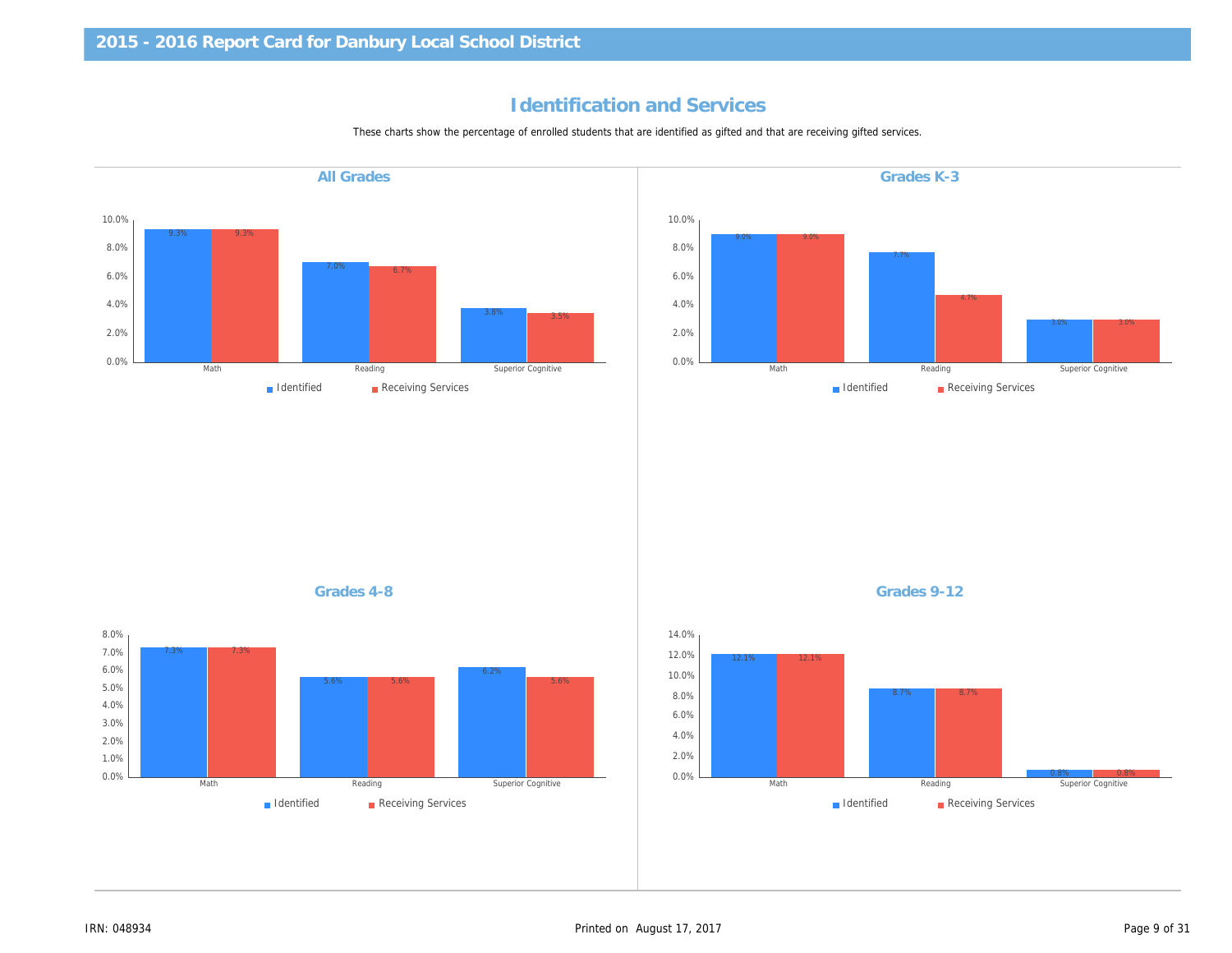## Identified and Receiving Services

These charts show, of the students identified as gifted, the percentage of students receiving gifted service

| <b>All Grades</b> | Grades K-3  |
|-------------------|-------------|
|                   |             |
|                   |             |
|                   |             |
|                   |             |
|                   |             |
|                   |             |
|                   |             |
|                   |             |
|                   |             |
|                   |             |
|                   |             |
|                   |             |
|                   |             |
|                   |             |
|                   |             |
|                   |             |
|                   |             |
|                   |             |
| Grades 4-8        | Grades 9-12 |
|                   |             |
|                   |             |
|                   |             |
|                   |             |
|                   |             |
|                   |             |
|                   |             |
|                   |             |
|                   |             |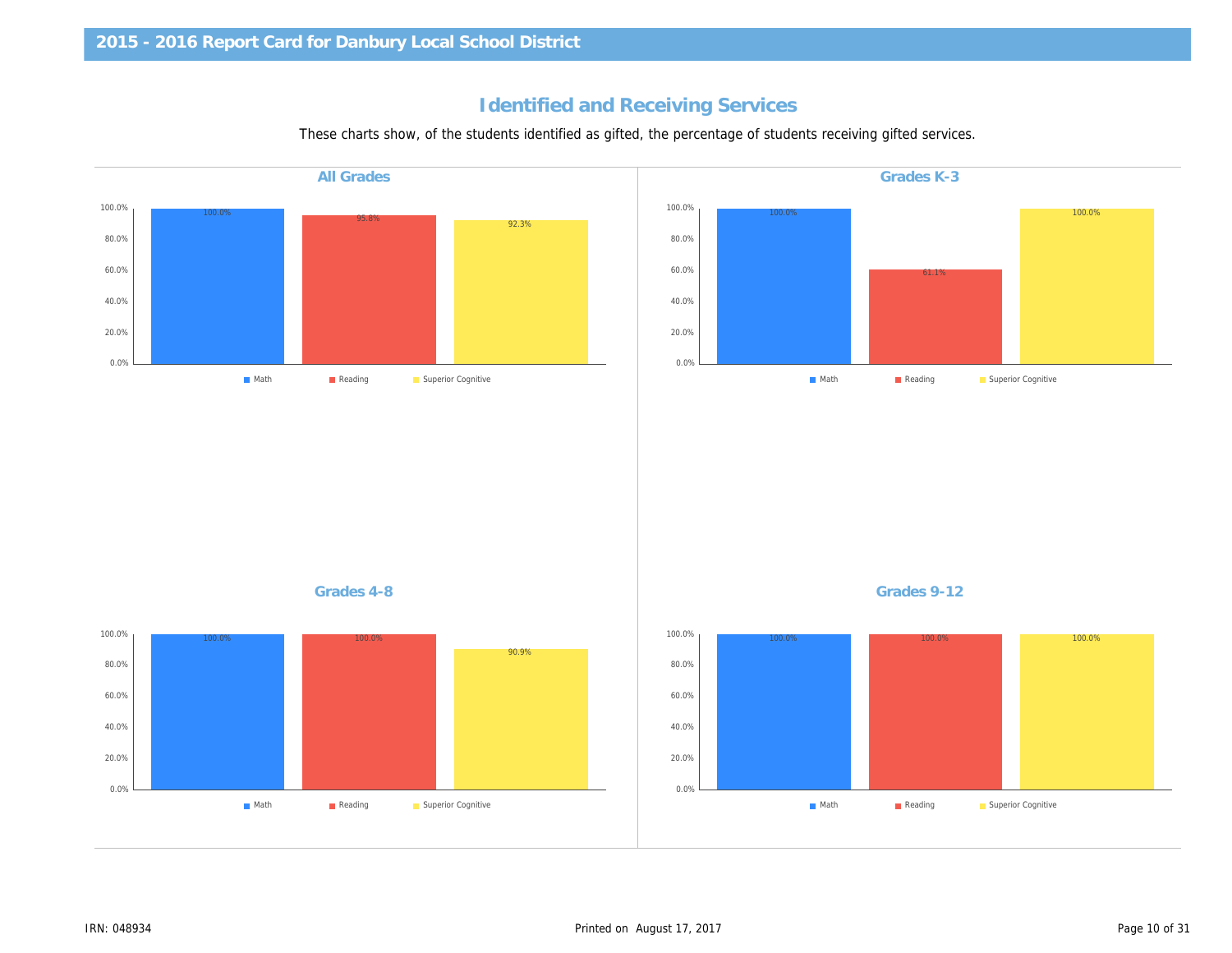| Accelerat                     | Screening                                                                                   |
|-------------------------------|---------------------------------------------------------------------------------------------|
|                               | This chart shows the percentage of students screened for gifted abilities this school year. |
| Number of S<br>Accelerated S  |                                                                                             |
| $\mathbf 0$                   |                                                                                             |
| Number of Wh<br>Accelerated S |                                                                                             |
| $\mathbf 0$                   |                                                                                             |
|                               |                                                                                             |
|                               |                                                                                             |
|                               |                                                                                             |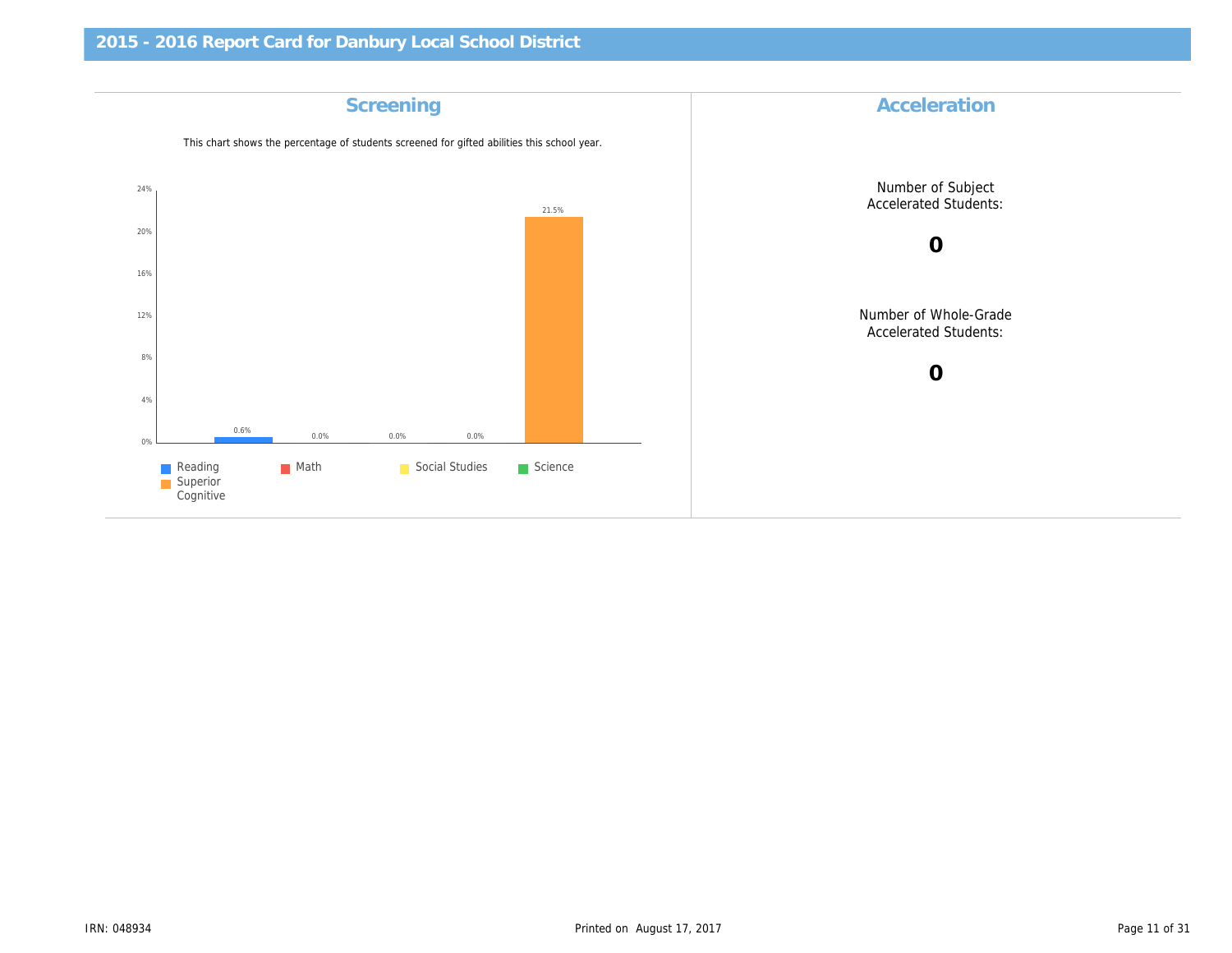## Progress

The Progress component looks closely at the growth that all students are making based on their past performances.

COMPONENT GRADE



| $\blacktriangle$ |  |
|------------------|--|
| <b>GRADE</b>     |  |
|                  |  |

#### GRADE Overall

This measures the progress for all students in math, ELA, science and social studies using tests in grades 4-8 and some end-of-course exams.



#### **Gifted Students**

This measures the progress for students identified as gifted in reading, math, science, social studies and/or superior cognitive ability.



#### GRADE Students in the Lowest 20% in Achievement This measures the progress for students identified as the lowest 20%

statewide in reading, math, science or social studies achievement.



#### GRADE Students with Disabilities

This measures the progress for students with disabilities.

#### Progress Details

These tables show the Progress scores by test grade and subject for students in tests, and includes up to three years of data as av

|                   |                                 | <b>Progress Score</b> |                       |  |  |
|-------------------|---------------------------------|-----------------------|-----------------------|--|--|
| <b>Test Grade</b> | <b>English</b><br>Language Arts | <b>Mathematics</b>    | <b>Social Studies</b> |  |  |
| <b>All Grades</b> | 4.91                            | 2.45                  | 3.84                  |  |  |
| 4th Grade         | 1.06                            | 4.38                  |                       |  |  |
| 5th Grade         | 2.72                            | 1.28                  |                       |  |  |
| 6th Grade         | 3.25                            | 1.01                  | 3.84                  |  |  |
| 7th Grade         | 1.83                            | $-0.20$               |                       |  |  |
| 8th Grade         | 1.16                            | 1.77                  |                       |  |  |

| <b>Test Grade</b>  |            | <b>Progress Score</b> |  | Test Grade         |
|--------------------|------------|-----------------------|--|--------------------|
| <b>High School</b> | English I  | 1.40                  |  | <b>High School</b> |
|                    | English II | 1.45                  |  |                    |

Although Progress scores are not assigned letter grades at this level of detail, the grading scale applied at the Overall (All Students, All Tests) level is:

| A = | 2.00    |  |
|-----|---------|--|
| B = | 1.00    |  |
| C = | $-1.00$ |  |
| D = | $-2.00$ |  |
| F = | bela    |  |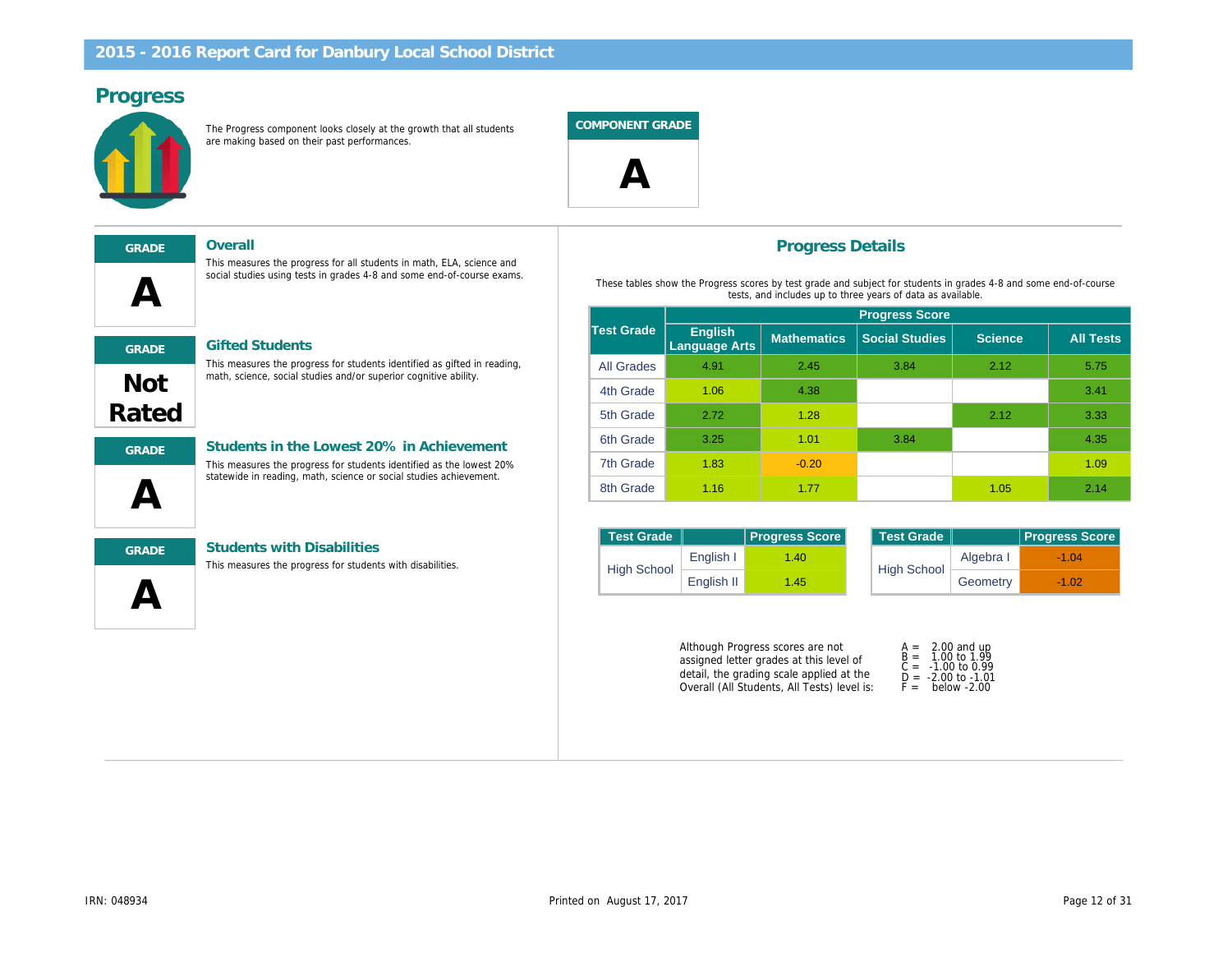

Progress vs. Performance Index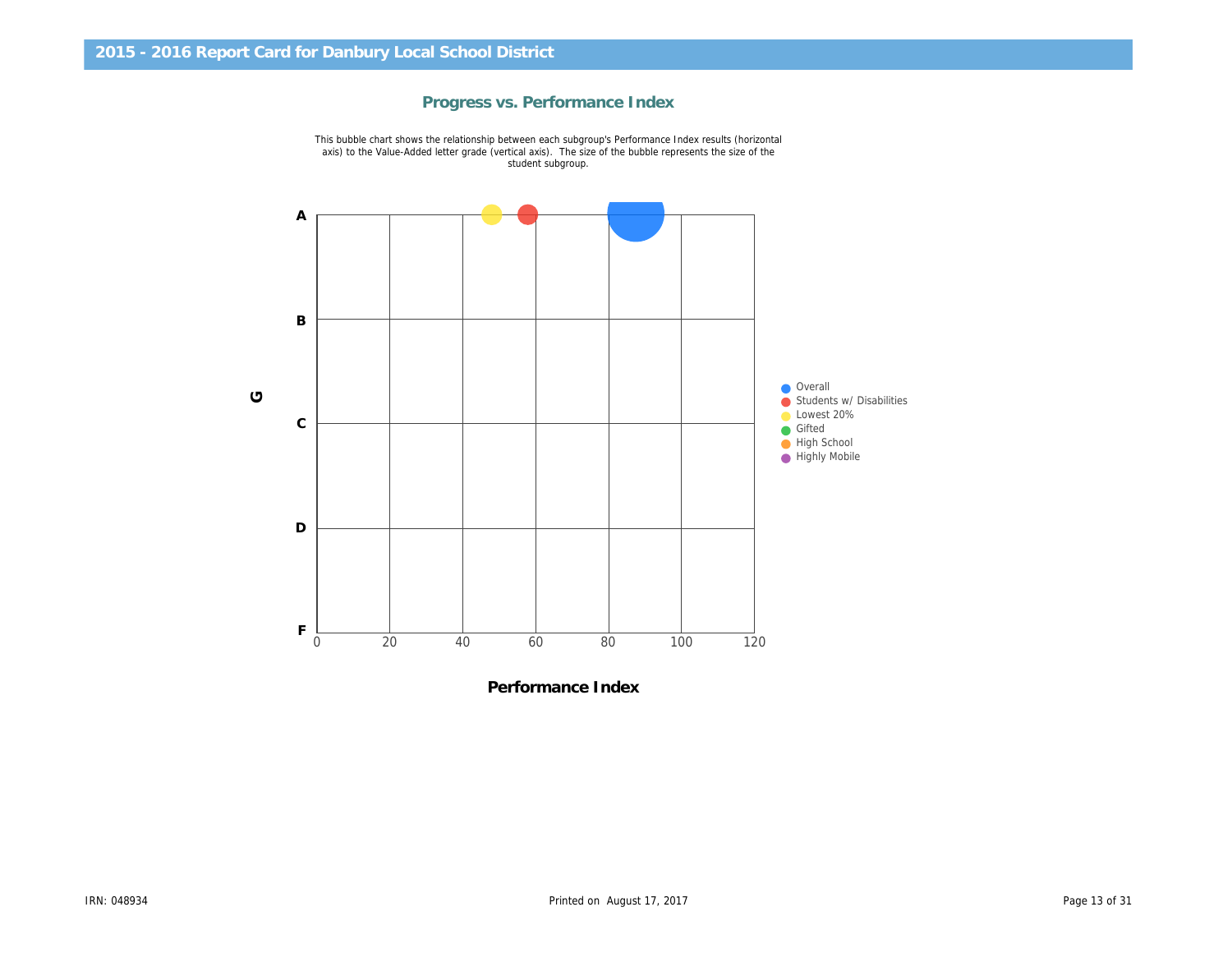## Gap Closing

The Gap Closing component shows how well schools are meeting the performance expectations for our most vulnerable populations of students in English language arts, math and graduation.

#### COMPONENT GRADE





#### GRADE Annual Measurable Objectives

that goal in reading, math and graduation – and emphasize any achievement gaps that exist between groups. The ultimate goal is for all groups to achieve at high levels at high levels. The ultimate goal is for all groups t Annual Measurable Objectives (AMOs) compare the performance of student groups to a state goal which is displayed as the red line in the following charts. These charts of the following charts of the red each group achieves

AMO Points



The red line on each graph identifies the Annual Measurable Objective. The 2016 AMO for ELA is 74.2%, for Math is 68.5%, a<br>Subgroups with fewer than 30 students are not rated and do not appear on the graphs.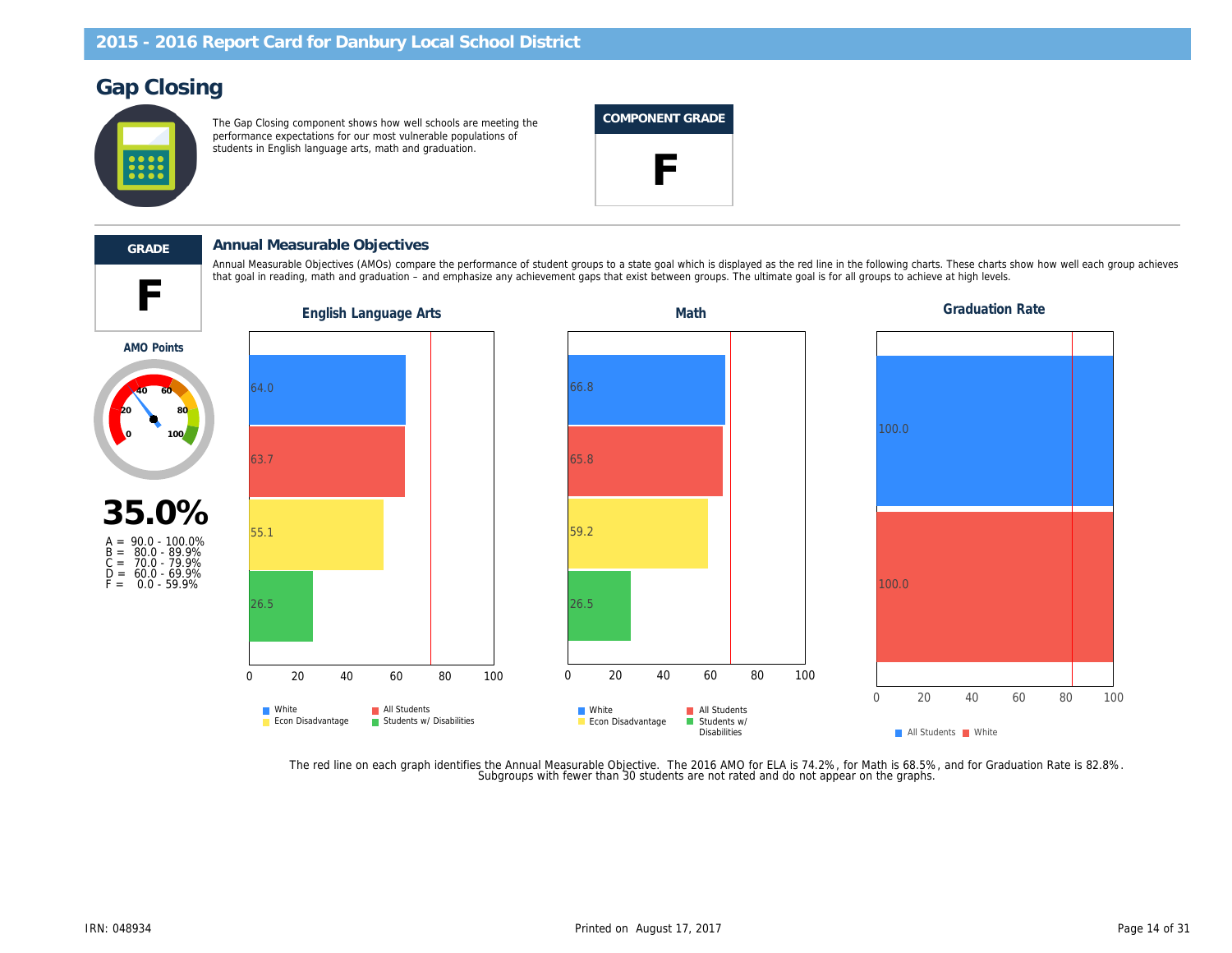## Graduation Rate

The Graduation Rate component looks at the percent of students who are successfully finishing high school with a diploma in four or five years.

#### COMPONENT GRADE

 $\boldsymbol{\mathsf{\Delta}}$ 

4-Year Graduation Rate

The 4-year graduation rate applies to the Class of 2015 who graduated within four years, i.e. students who entered the 9th grade in 2012 and graduated by 2015.



#### 5-Year Graduation Rate

The 5-year graduation rate applies to the Class of 2014 who graduated within five years, i.e. students who entered the 9th grade in 2011 and graduated by 2015.



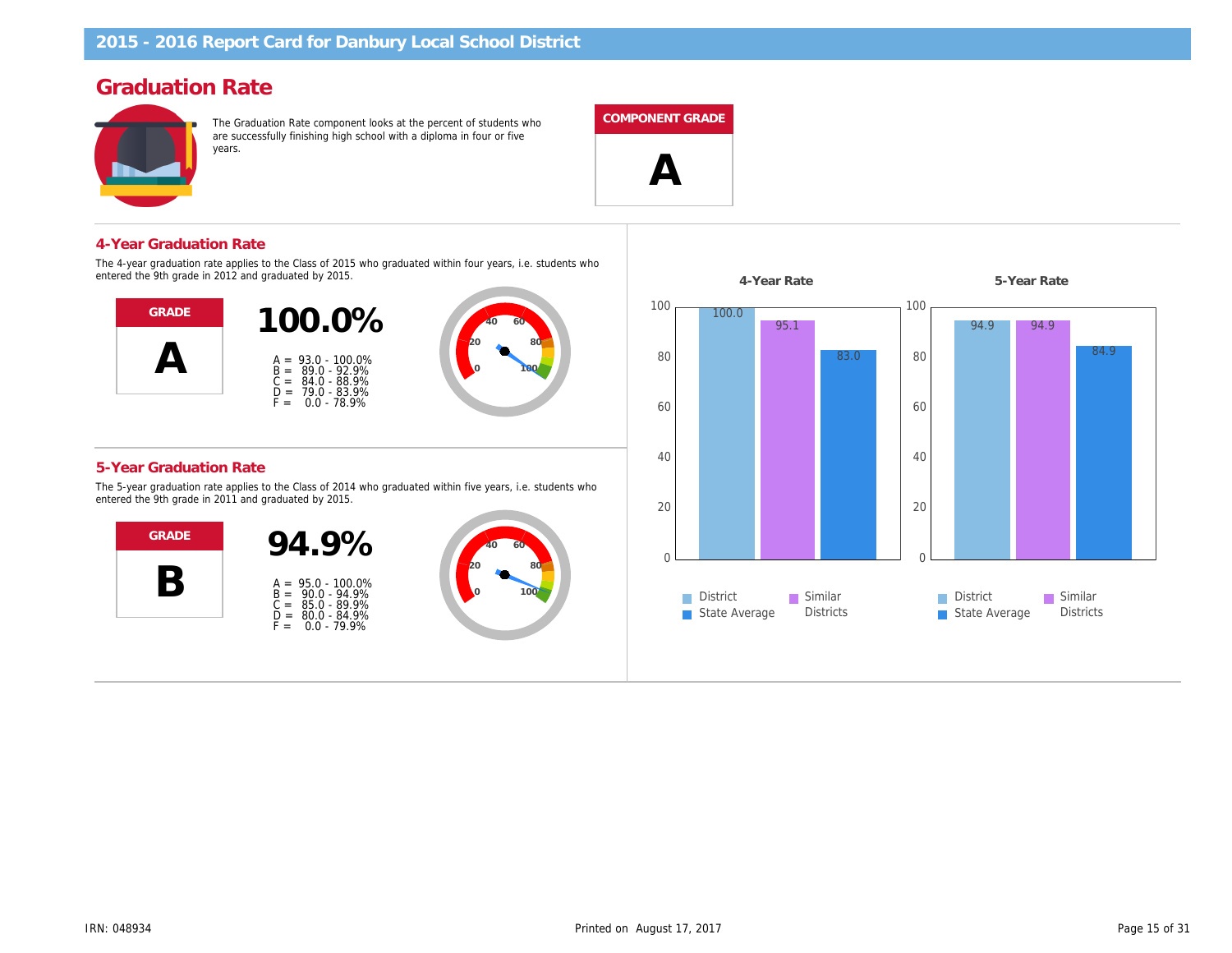Graduation Rate Trend

Note: The 5-year graduation rate does not appear in the final year of this graph because the necessary data is not yet available to calculate the 5-year rate for that school year.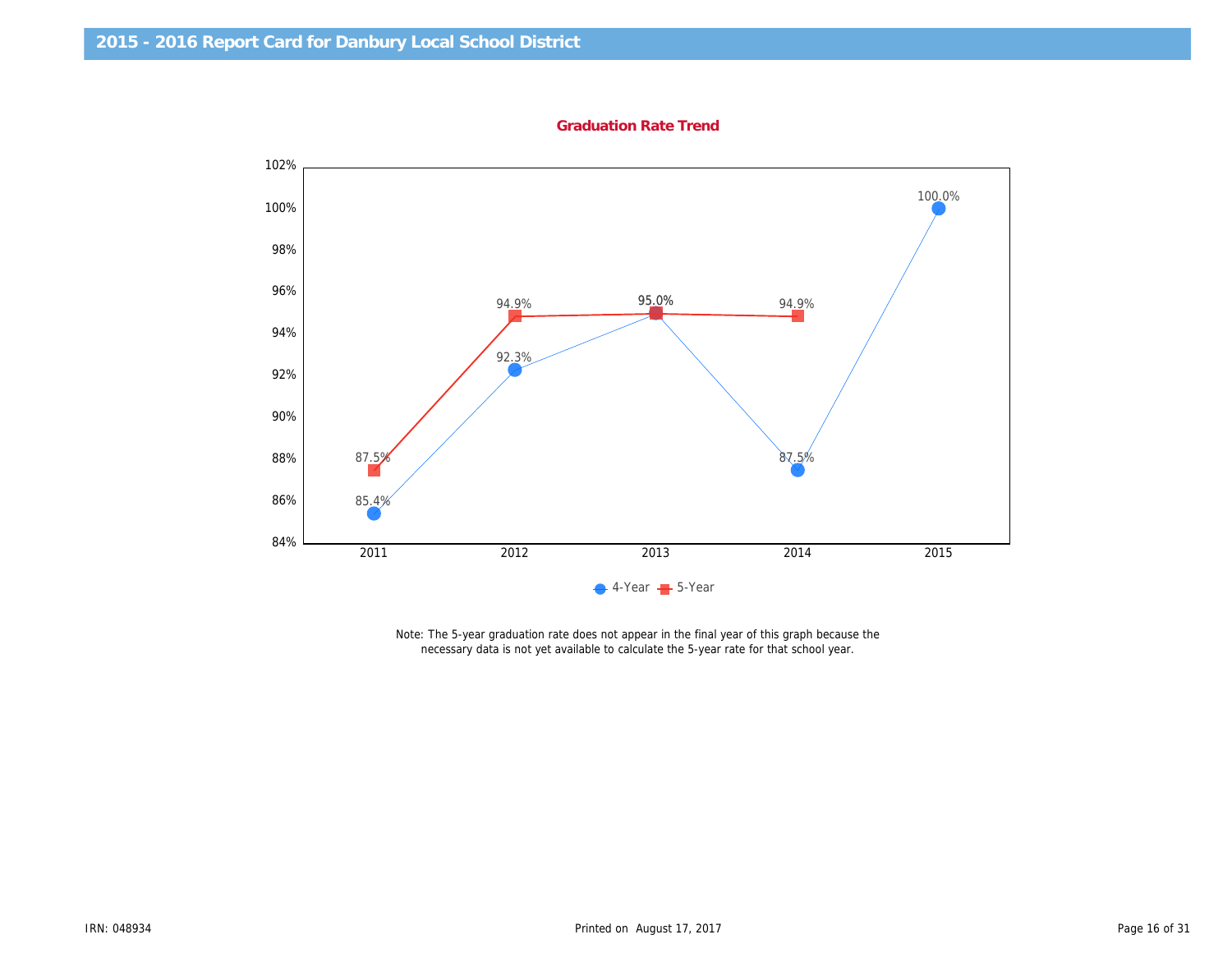## K-3 Literacy

The K-3 Literacy component looks at how successful the school is at getting struggling readers on track to proficiency in third grade and beyond.



|                                                                                                                                 | In Your District                                                      | <b>Details of Measure</b>                                                                                                        |
|---------------------------------------------------------------------------------------------------------------------------------|-----------------------------------------------------------------------|----------------------------------------------------------------------------------------------------------------------------------|
|                                                                                                                                 | kindergarten students were not on-track<br>< 10<br>last year.         | Not On-Track at<br>Improving to<br>Point A<br>at Poi                                                                             |
| K-3 Literacy<br>Improvement                                                                                                     | of those students improved to on-<br><b>NC</b><br>track in 1st grade. | Kindergarten Reading<br>1st Grade Rea<br>to<br>< 10<br>Diagnostic, School<br>Diagnostic, So<br>Year 2014 - 2015<br>Year 2015 - 2 |
|                                                                                                                                 | first grade students were not on-track<br>< 10<br>last year.          | 2nd Grade Rea<br>1st Grade Reading<br>to<br>< 10<br>Diagnostic, School<br>Diagnostic, So<br>Year 2014 - 2015<br>Year 2015 - 2    |
|                                                                                                                                 | of those students improved to on-<br><b>NC</b><br>track in 2nd grade. | 2nd Grade Reading<br>3rd Grade Rea<br>to<br>< 10<br>Diagnostic, School<br>Diagnostic, So<br>Year 2014 - 2015<br>Year 2015 - 2    |
| 5.0%<br>1 out of 20<br>$A = 81.4 - 100.0\%$<br>62.6 - 81.3%<br>$43.8 - 62.5%$<br>$C =$<br>25.0 - 43.7%<br>F =<br>$0.0 - 24.9\%$ | second grade students were not on-<br>< 10<br>track last year.        | 3rd Grade Rea<br>3rd Grade Reading<br>to<br>< 10<br>OST, School<br>Diagnostic, School<br>Year 2015 - 2016<br>$2015 - 2010$       |
|                                                                                                                                 | of those students improved to on-<br><b>NC</b><br>track in 3rd grade. | Deduction for 3rd graders who did not pass OST and we<br>not on a Reading Improvement and Monitoring Plan                        |
|                                                                                                                                 | third grade students were not on-track<br>< 10<br>this year.          | <b>Totals</b><br>20                                                                                                              |
|                                                                                                                                 | NC of those students reached proficiency<br>on the 3rd grade OAA.     |                                                                                                                                  |
|                                                                                                                                 |                                                                       |                                                                                                                                  |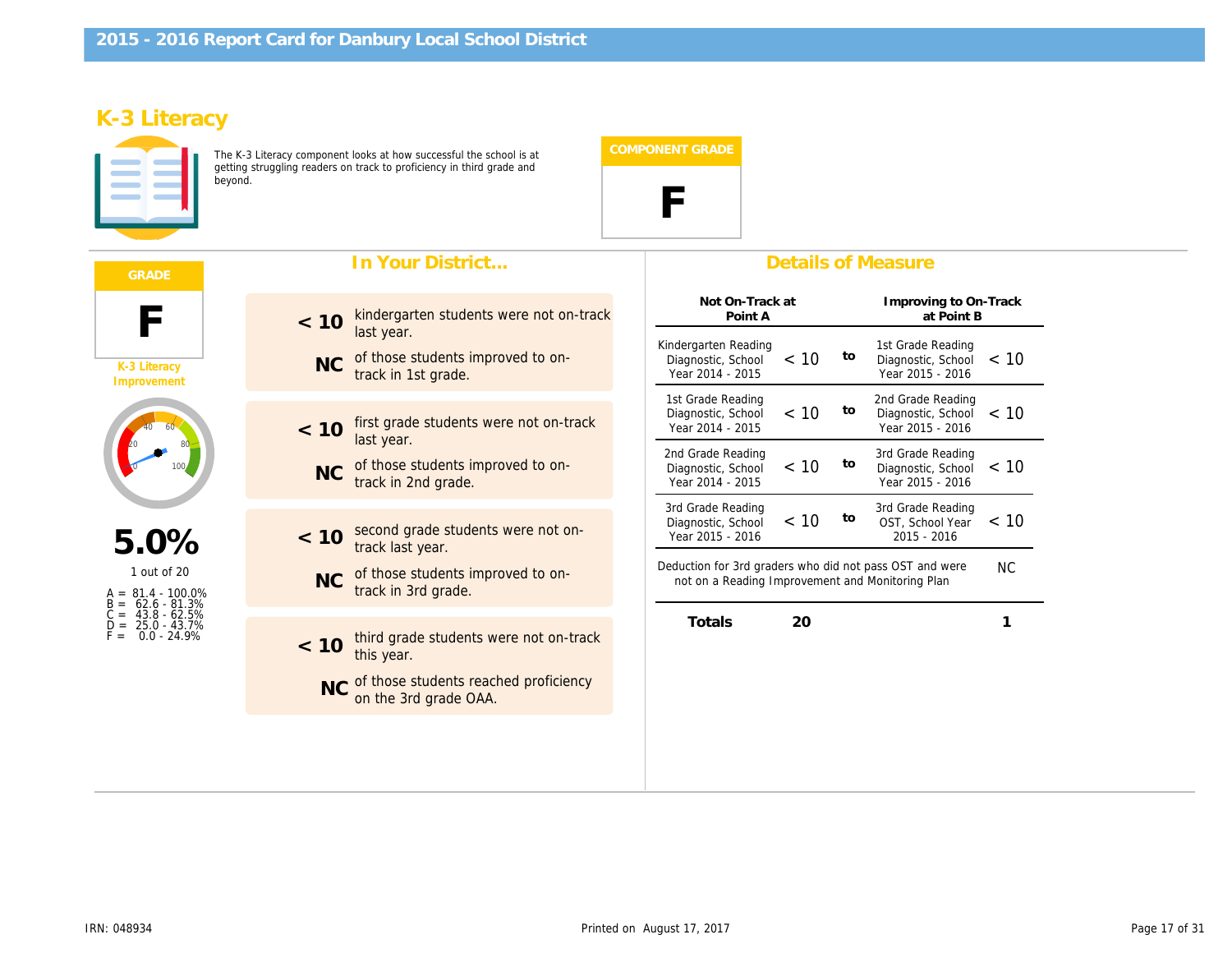| Percentage On-Track in Reading Diagnostic                                                    | <b>Third Grade Reading Gr</b>                                                                                                                                                                                                                                                                                                                                                                                                                                                                                                                                         |
|----------------------------------------------------------------------------------------------|-----------------------------------------------------------------------------------------------------------------------------------------------------------------------------------------------------------------------------------------------------------------------------------------------------------------------------------------------------------------------------------------------------------------------------------------------------------------------------------------------------------------------------------------------------------------------|
|                                                                                              | Ohio's Third Grade Reading Guarantee ensure<br>reading before moving on to fourth grade. Scho<br>struggling readers in early grades. If a child ap<br>reading, the school will immediately start a Rea<br>Monitoring Plan. The program ensures that eve<br>support he or she needs to learn and achieve.<br>Students have multiple opportunities to meet p<br>meeting a minimum promotion score on the rea<br>grade English language arts test given twice di<br>have an additional opportunity to take the state<br>well as a district-determined alternative assess |
|                                                                                              | How many third graders met the Third Grade<br>Guarantee requirements for promotion to 4th                                                                                                                                                                                                                                                                                                                                                                                                                                                                             |
| This chart shows the overall percentage of students that were on-track/not-on-track for each | How many third graders scored proficient on<br>test?                                                                                                                                                                                                                                                                                                                                                                                                                                                                                                                  |
| grade level reading diagnostic in 2015-2016.                                                 |                                                                                                                                                                                                                                                                                                                                                                                                                                                                                                                                                                       |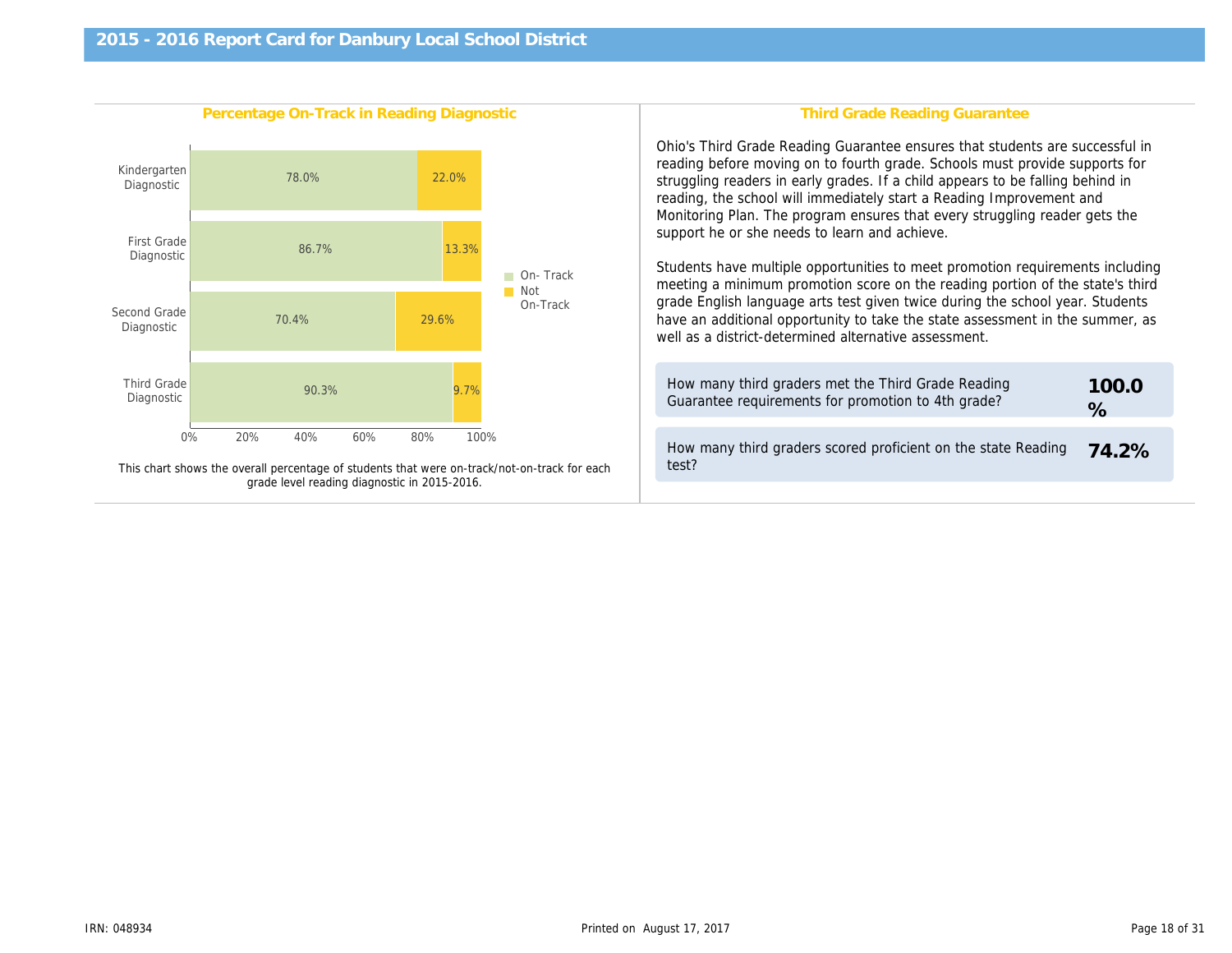## Prepared for Success

Whether training in a technical field or preparing for work or college, the Prepared for Success component looks at how well prepared Ohio's students are for all future opportunities.



#### How Prepared were Your 2014 and 2015 Graduation

| <b>ACT: Participation</b> |  |
|---------------------------|--|
|---------------------------|--|

|       |                                                                                                                                                                                                                              |                              |                      |                       | <b>ACT: Participation</b>         |
|-------|------------------------------------------------------------------------------------------------------------------------------------------------------------------------------------------------------------------------------|------------------------------|----------------------|-----------------------|-----------------------------------|
|       |                                                                                                                                                                                                                              | Number of<br><b>Students</b> | Value                | Point Points<br>Earne | ACT: Remediation<br>Free          |
|       | Number of students that earned a<br>remediation free score on all parts of                                                                                                                                                   |                              |                      |                       | SAT: Participation                |
|       | the ACT or SAT, earned an honors<br>diploma, and/or earned an industry-<br>recognized credential                                                                                                                             | 31                           | 1                    | 31.0                  | <b>SAT: Remediation</b><br>Free   |
|       | The number of "bonus" students that<br>count an additional 0.3 bonus points                                                                                                                                                  |                              |                      |                       | Honors Diploma                    |
| 40.6% | each, because they did the above<br>and also earned a 3 or higher on at<br>least one AP exam; earned a 4 or<br>higher on at least one IB exam;<br>and/or earned at least three college<br>credits before leaving high school | 13                           | 0.3                  | 3.9                   | Industry-Recognized<br>Credential |
|       |                                                                                                                                                                                                                              |                              |                      |                       | <b>Advanced Placement:</b>        |
|       |                                                                                                                                                                                                                              |                              | <b>Total Points:</b> | 34.9                  | Participation                     |
|       |                                                                                                                                                                                                                              | <b>Graduation Cohort:</b>    |                      | 86                    | AP: Exam Score of 3               |
|       |                                                                                                                                                                                                                              |                              | Percentage:          | 40.6%                 | or Better                         |
|       |                                                                                                                                                                                                                              |                              |                      |                       | <b>Dual Enrollment</b><br>Credit  |
|       |                                                                                                                                                                                                                              |                              |                      |                       | International<br>Baccalaureate    |
|       |                                                                                                                                                                                                                              |                              |                      |                       | IB: Exam Score of 4<br>or Better  |
|       |                                                                                                                                                                                                                              |                              |                      |                       |                                   |

Note: These data represent students in the 4-year and 5-year graduation rates, i.e. students who entered 9th grade in 2011 and 2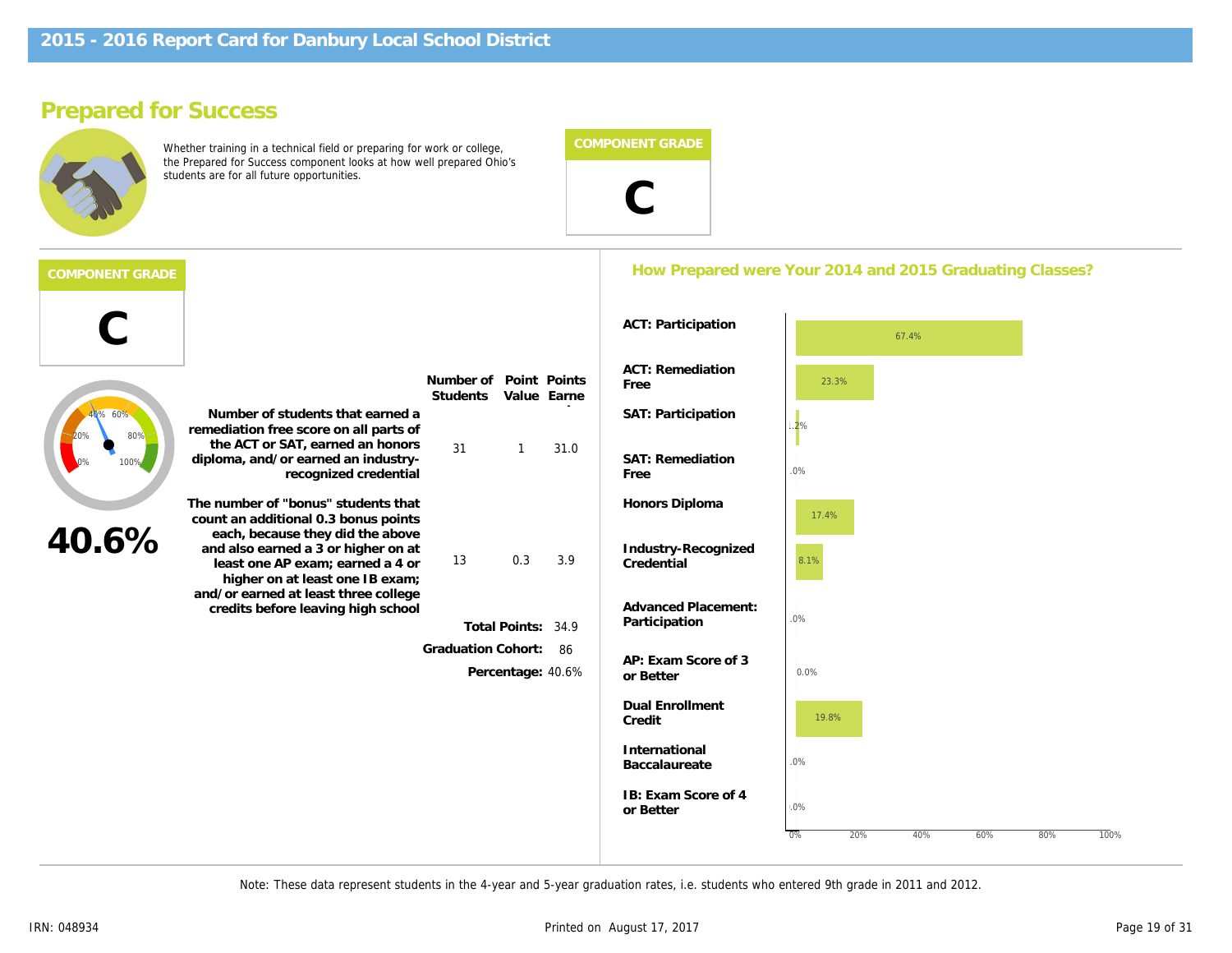#### How Prepared were Your 2014 and 2015 Graduating Classes?

Districts and schools have long-term impacts on student outcomes. The Prepared for Success component provides information on how schools prepare students for different pathways of college and career success. It also provides insights on how those students do once they leave high school. What happens beyond the diploma is an important indicator of how well schools are preparing students.

The University System of Ohio provides district reports on enrollment and remediation of high school graduates attending in-state, public colleges and universities.

What Percentage of the 2013 Graduating Class Entered College within Two Years? 65.0 %

What Percentage of the 2009 Graduating Class Graduated from College within Six 31.8 Years of Leaving High School? %

Note: These data represent students in the 4-year and 5-year graduation rates, i.e. students who entered 9th grade in 2011 and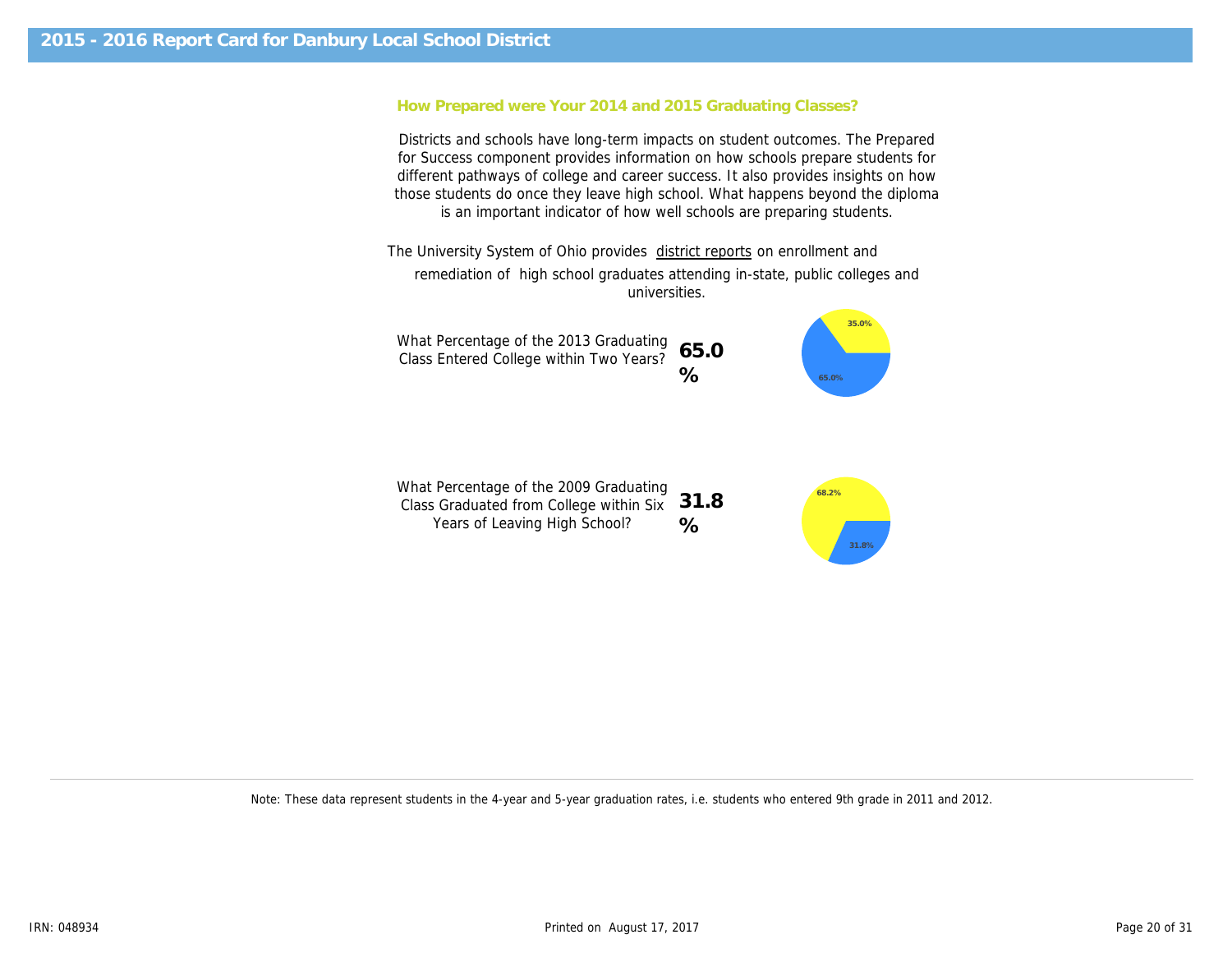Superintendent: Daniel P. Parent

Address: 9451 E Harbor Rd County: Lakeside Marblehead OH 43440-1310

Directory information current as of the 2015-2016 Report Card publication date Planning District: EHOVE JVSD CTPD

Career Tech Planning District:

Phone: (419) 798-5185 **Ottawa** 

## Your District's Students

| Average     |
|-------------|
| Daily       |
| Enrollment: |

#### Enrollment by Subgroup

| 470                                    |                                   | <b>Enrollment #</b> | <b>Enrollment %</b> |
|----------------------------------------|-----------------------------------|---------------------|---------------------|
|                                        | Am. Indian / Alaskan Native       | NC.                 |                     |
|                                        | Asian or Pacific Islander         | <b>NC</b>           |                     |
| Number of                              | Black, Non-Hispanic               | <b>NC</b>           |                     |
| Limited                                | Hispanic                          | 18                  | 3.8%                |
| English                                | Multiracial                       | 13                  | 2.8%                |
| Proficiency                            | White, Non-Hispanic               | 434                 | 92.3%               |
| <b>Students</b>                        | <b>Students with Disabilities</b> | 84                  | 18.0%               |
| <b>Excluded from</b>                   | Economically Disadvantaged        | 148                 | 31.4%               |
| <b>Accountability</b><br>Calculations: | Limited English Proficiency       | N <sub>C</sub>      |                     |
|                                        | Migrant                           | N <sub>C</sub>      |                     |
|                                        |                                   |                     |                     |

--

NC = Not Calculated because there are fewer than 10 in the group

State and federal law require an annual assessment of Limited English Proficient (LEP) students to measure their English language proficiency. The Ohio English Language Proficiency Assessment (OELPA) is the assessment used in Ohio to gauge LEP students' growth in learning English. For information about your district's OELPA results, see the Department of Education's web site at http://education.ohio.gov.

Enrollments of less than 1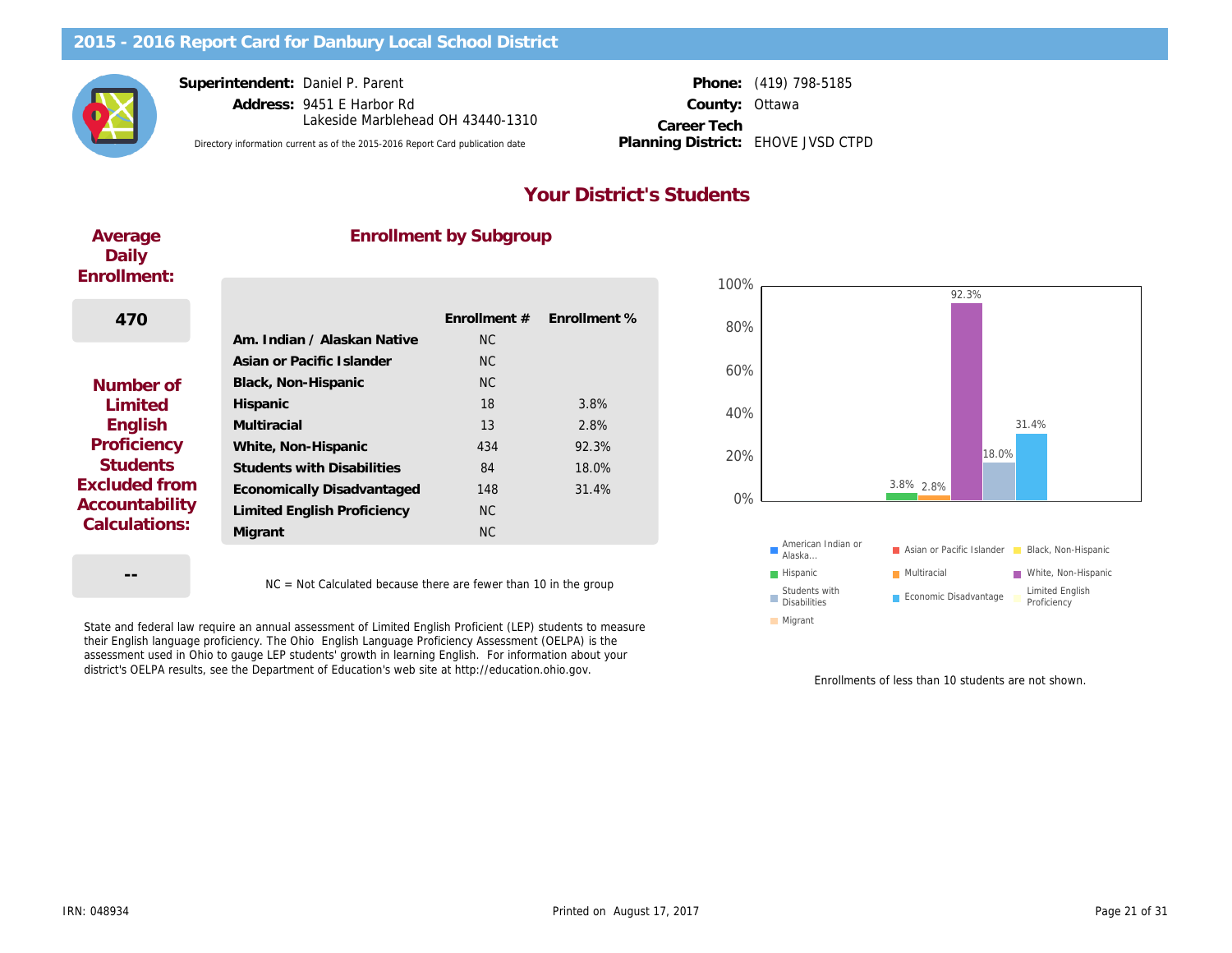#### Attendance

#### **Chronic** Absenteeism Rate:

8.7%

|                                   | Attendance Rate |
|-----------------------------------|-----------------|
| All Students                      | 95.5%           |
| Am. Indian / Alaskan Native       | <b>NC</b>       |
| Asian or Pacific Islander         | <b>NC</b>       |
| Black, Non-Hispanic               | <b>NC</b>       |
| <b>Hispanic</b>                   | 92.1%           |
| Multiracial                       | 94.9%           |
| White, Non-Hispanic               | 95.6%           |
| <b>Students with Disabilities</b> | 95.3%           |
| Economic Disadvantage             | 94.1%           |
| Limited English Proficiency       | NC.             |
| Migrant                           | NC.             |
| Male                              | 95.5%           |
| Female                            | 95.6%           |

NC = Not Calculated because there are fewer than 10 in the group

Attendance Rate is not shown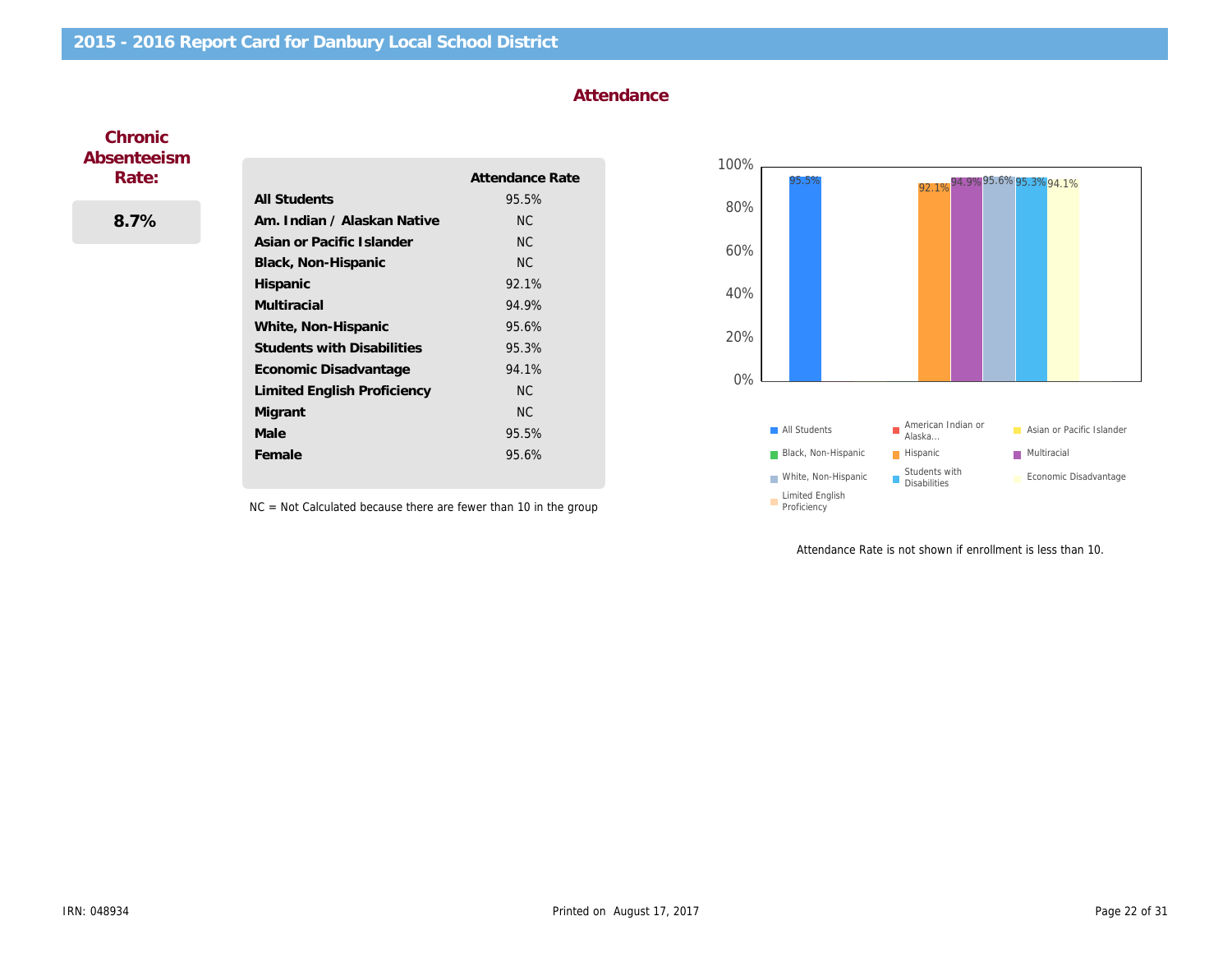|                                   | District Mobility % |
|-----------------------------------|---------------------|
| <b>All Students</b>               | 6.5%                |
| Am. Indian / Alaskan Native       | ΝC                  |
| Asian or Pacific Islander         | NC.                 |
| Black, Non-Hispanic               | NC.                 |
| Hispanic                          | $0.0\%$             |
| Multiracial                       | $0.0\%$             |
| White, Non-Hispanic               | 7.0%                |
| <b>Students with Disabilities</b> | 4.9%                |
| Economically Disadvantaged        | 8.9%                |
| Limited English Proficiency       | NC.                 |
| Migrant                           | ΝC                  |

### Mobility Rates by Subgroup

NC = Not Calculated because there are fewer than 10 in the group

This chart shows the percentage of stu into or out of the district, did not spend within the di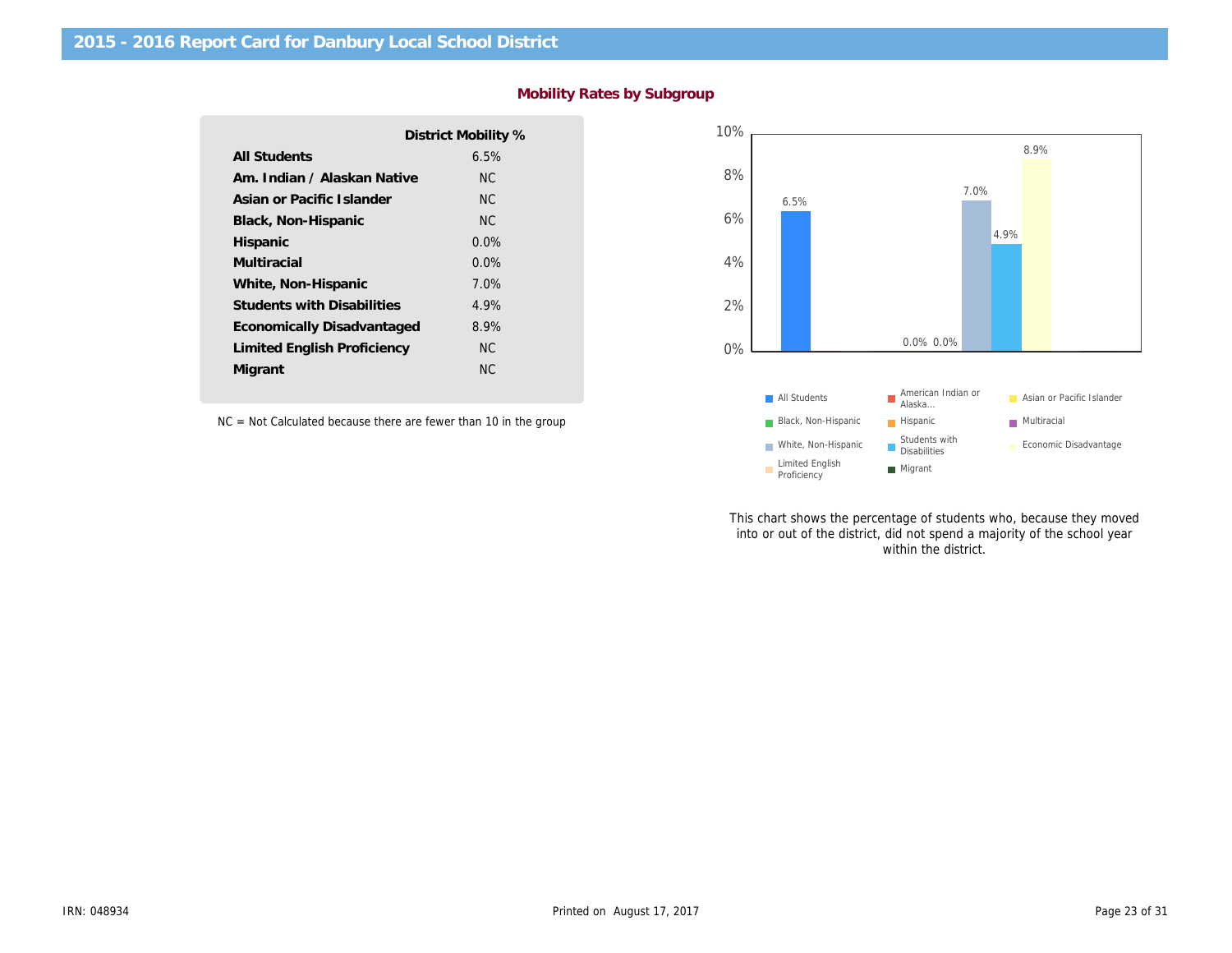|                                                                                                                                                                           | <b>Your District's Teachers</b>       |                                |                                                          |  |
|---------------------------------------------------------------------------------------------------------------------------------------------------------------------------|---------------------------------------|--------------------------------|----------------------------------------------------------|--|
|                                                                                                                                                                           | All Schools in the<br><b>District</b> | <b>High Poverty</b><br>Schools | Low Poverty<br>Schools<br>100.0<br>81.3<br>0<br>100<br>0 |  |
| Percentage of teachers with at least a Bachelor's Degree                                                                                                                  | 100.0                                 | 0.0                            |                                                          |  |
| Percentage of teachers with at least a Master's Degree                                                                                                                    | 67.1                                  | 0.0                            |                                                          |  |
| Percentage of core academic subject and elementary<br>classes not taught by Highly Qualified Teachers                                                                     |                                       |                                |                                                          |  |
| Percentage of core academic subject and elementary<br>classes taught by properly certified teachers                                                                       | 99                                    |                                |                                                          |  |
| Percentage of core academic subject elementary and<br>secondary classes taught by teachers with temporary,<br>conditional or long-term substitute certification/licensure | $\Omega$                              |                                |                                                          |  |

A district's high poverty schools are those ranked in the top quartile based on the percentage of the district's economically disadvantaged students. Low-poverty schools are those ranked<br>in the bottom quartile based on the

NC = Not Calculated because there are fewer than 10 in the group

|                                                | #    | Per 1000<br><b>Students</b> | State Avg<br>per 1000<br><b>Students</b> |  |
|------------------------------------------------|------|-----------------------------|------------------------------------------|--|
| <b>School Counselors</b>                       | 2.0  | 2.0                         | 2.3                                      |  |
| <b>School Nurses</b>                           | 1.0  | 1.0                         | 1.1                                      |  |
| School Psychologists                           | 1.0  | 1.0                         | 1.2                                      |  |
| Interpreters                                   | 0.0  | 0.0                         | 0.2                                      |  |
| Library or Media Specialists                   | 1.0  | 1.0                         | 1.4                                      |  |
| Audiologist                                    | 0.0  | 0.0                         | 0.0                                      |  |
| Physical/Occupational<br>Therapist             | 0.0  | 0.0                         | 0.8                                      |  |
| Social Worker                                  | 0.0  | 0.0                         | 0.2                                      |  |
| <b>General Education Teachers</b>              | 32.0 | 32.0                        | 46.4                                     |  |
| Career-Technical Teachers                      | 1.0  | 1.0                         | 2.3                                      |  |
| <b>Special Education Teachers</b>              | 1.5  | 1.5                         | 10.6                                     |  |
| <b>Teacher Aides</b>                           | 12.0 | 12.0                        | 7.0                                      |  |
| <b>Gifted Intervention Specialists</b>         | 0.0  | 0.0                         | 0.6                                      |  |
| Fine Arts Teachers                             | 3.0  | 3.0                         | 3.0                                      |  |
| <b>Music Teachers</b>                          | 2.0  | 2.0                         | 2.5                                      |  |
| <b>Physical Education Teachers</b>             | 2.0  | 2.0                         | 2.9                                      |  |
| <b>ELL Specialists</b>                         | 1.0  | 1.0                         | 0.3                                      |  |
| <b>Adaptive Physical Education</b><br>Teachers | 0.0  | 0.0                         | 0.0                                      |  |
| Speech Language Pathologists                   | 0.6  | 0.6                         | 1.4                                      |  |

#### Educators in your District **Your District's Principals**

| Percentage of principals with at<br>least a Bachelor's Degree | 100.0%    |
|---------------------------------------------------------------|-----------|
| Percentage of principals with at<br>least a Master's Degree   | $100.0\%$ |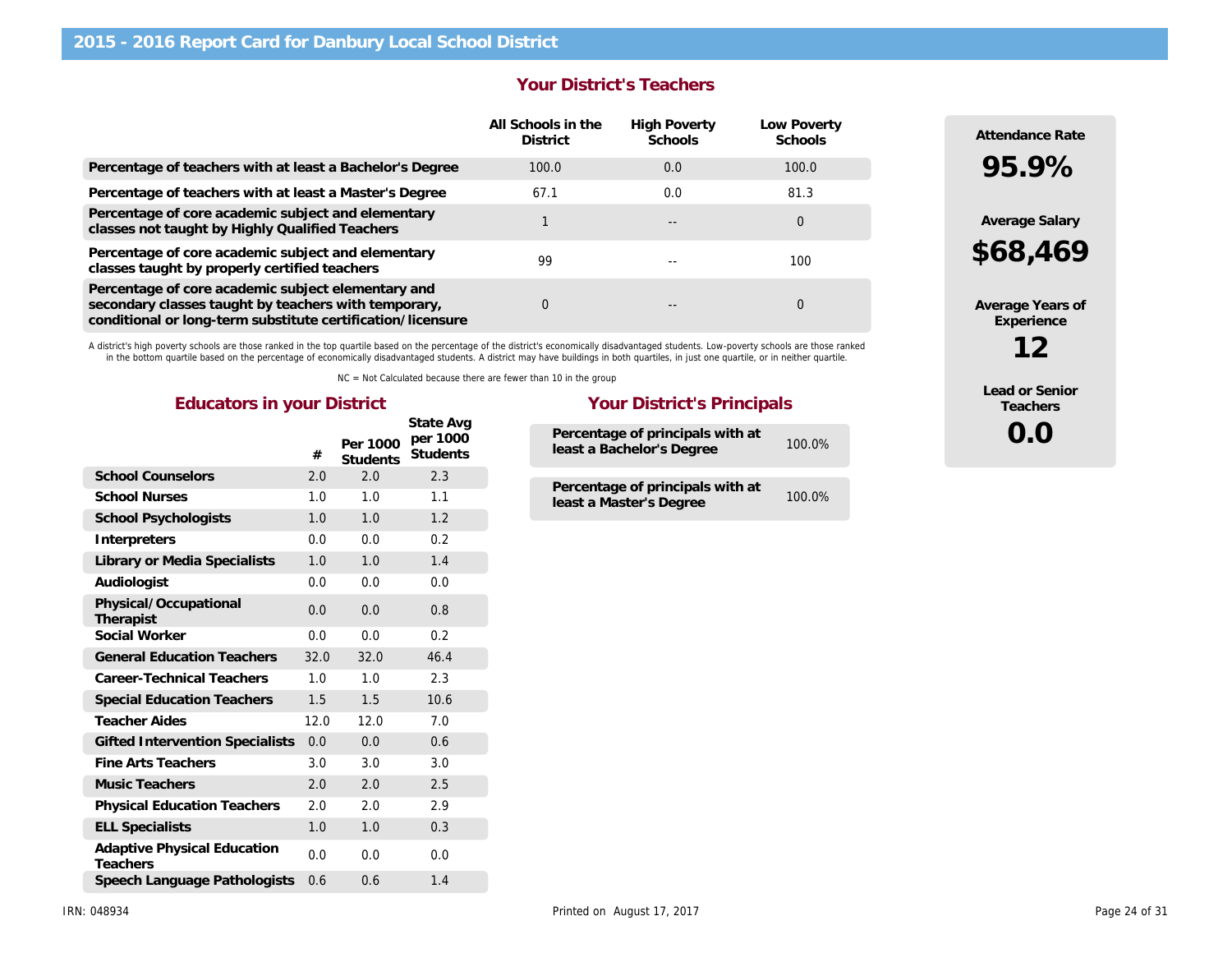Teacher Evaluations **Principal Evaluations** Principal Evaluations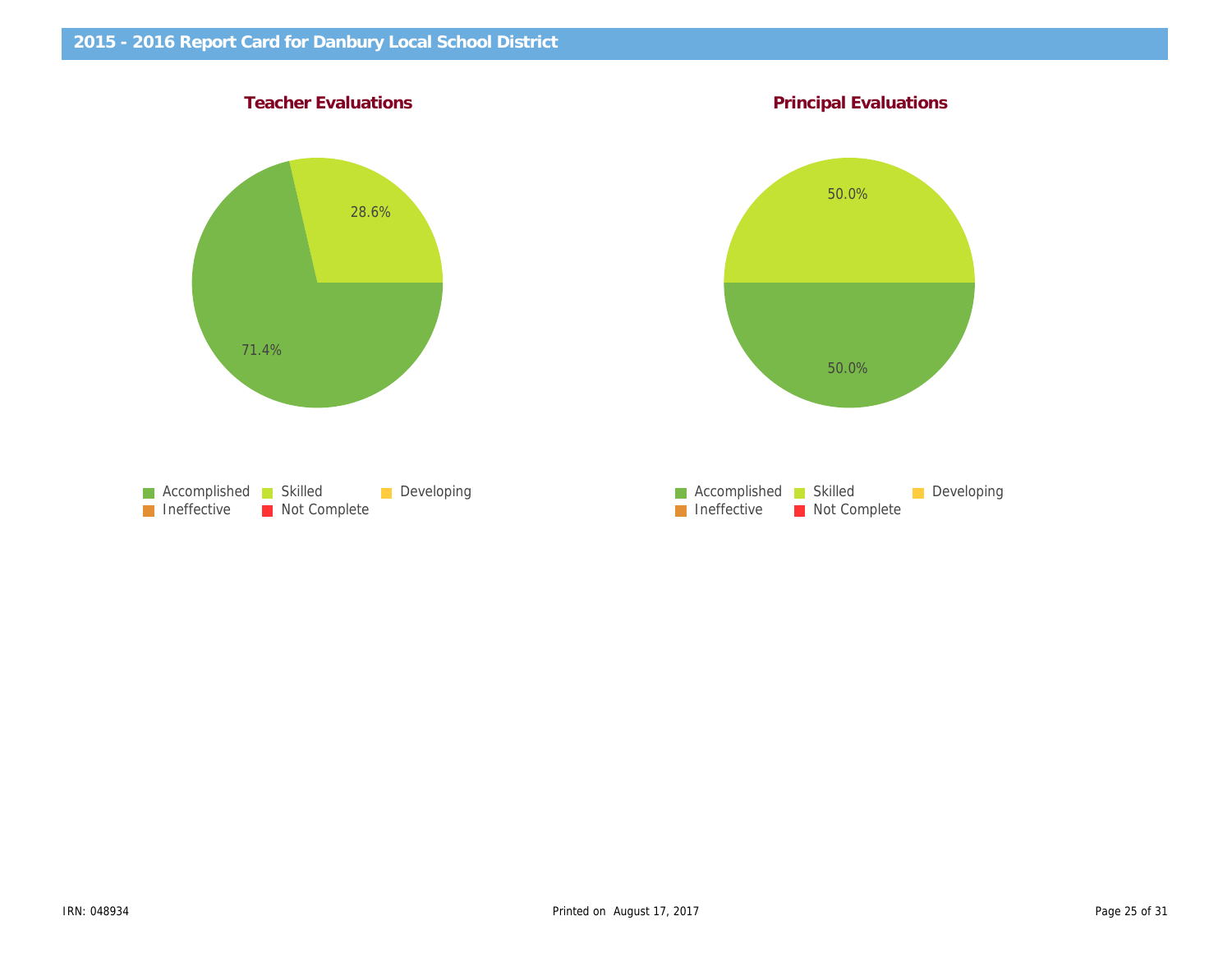The extent to which students are successful in meeting the benchmarks contained in Ohio's physical education standards

Moderate Success

#### Wellness and Physical Education

Compliance with the federal requirement for implementing a local wellness policy

Elected to administer BMI screening

Partio Physi Pilot

#### School Choice Options: Place of Enrollment for Students Residing in the District

The School Choice Options data is a set of nine counts describing the place of enrollment for students residing in the school district, captured as a snapshot of a single day in the school year. Web links provide further information about certain options.

|     | Districts and STEM Schools                             |             | <b>Community Schools</b>                                                                                                                  |          | Non-Public Schools*                                                                                                                          |
|-----|--------------------------------------------------------|-------------|-------------------------------------------------------------------------------------------------------------------------------------------|----------|----------------------------------------------------------------------------------------------------------------------------------------------|
| 407 | students enrolled in the district<br>where they lived  |             | students enrolled in an online<br>community school                                                                                        | $\Omega$ | students participated in the<br>EdChoice Scholarship or<br>Cleveland Scholarship Program                                                     |
| 32  | students enrolled in another                           | 5.          | students enrolled in a site-                                                                                                              |          |                                                                                                                                              |
|     | public district through Open<br>Enrollment             |             | based community school                                                                                                                    | 0        | students participated in the<br><b>EdChoice Expansion Program</b>                                                                            |
| 0   | students enrolled in another                           | $5^{\circ}$ | students enrolled in a Dropout                                                                                                            |          |                                                                                                                                              |
|     | public district by means other<br>than Open Enrollment |             | <b>Prevention and Recovery</b><br>Program (online or site-based)*                                                                         |          | students participated in the<br>Ohio Autism Scholarship or Jon<br><b>Peterson Special Needs</b>                                              |
|     |                                                        |             |                                                                                                                                           |          | Scholarship Program                                                                                                                          |
|     |                                                        |             | *Students included in Dropout Prevention and<br>Recovery Program counts are also included in<br>either the online or site-based community |          | *ODE does not collect and cannot report<br>information on district residents who are non-<br>voucher students attending a non-public school. |

school counts.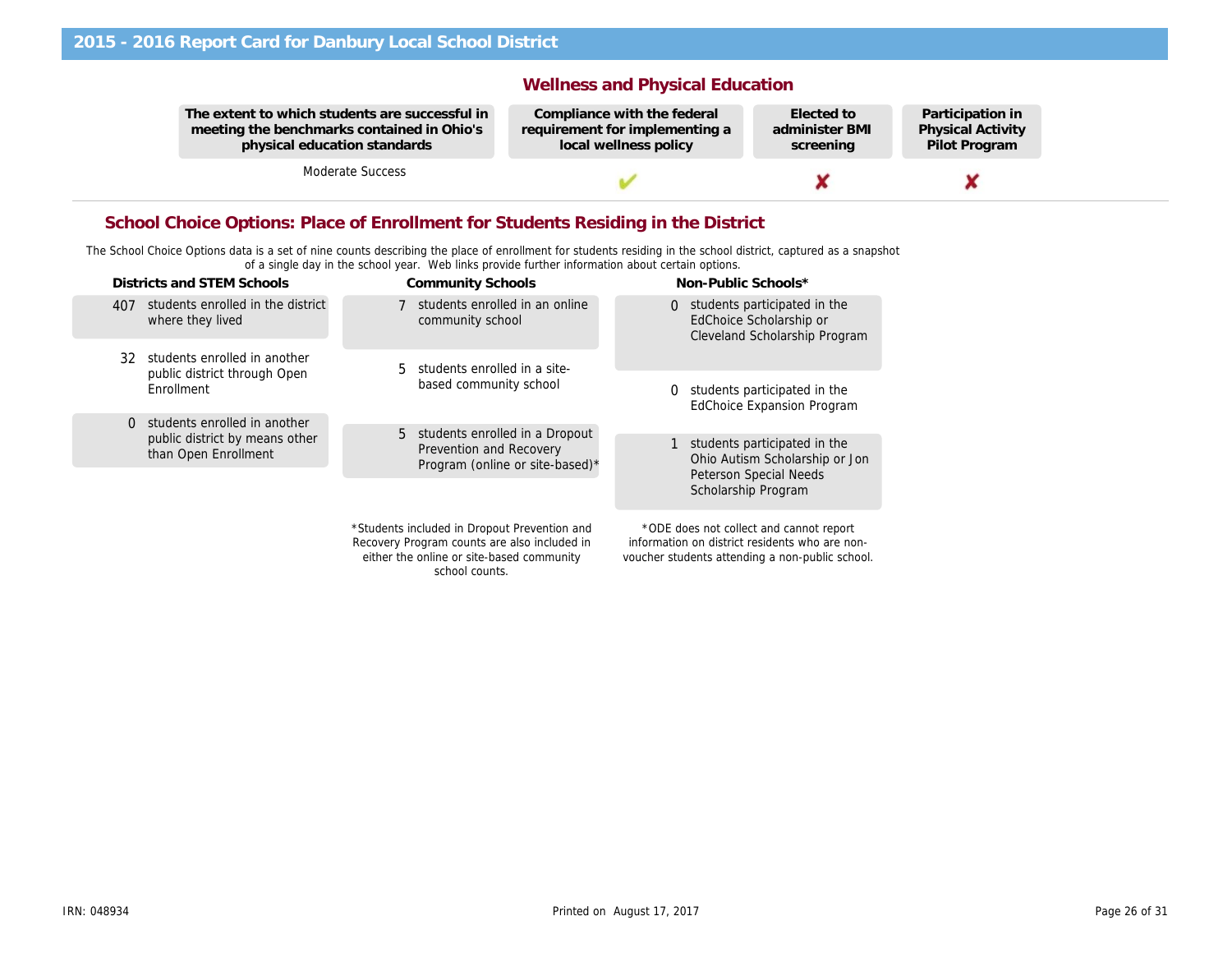## Financial Data

These measures answer several questions about spending and performance. How much is spent on Classroom instruction? How much, on average, is spent on each student? What is the source of the revenue? How do these measures compare to other districts and schools?

Comparison Group: Enrollment less than 1000

## Classroom Spending Data What percent of funds are spent on classroom instruction? 65.4% How does this district rank in comparison to other districts of similar size? 78 out of 162 Comparison Group **State Classroom Instruction** Non-Classroom Instruction **District** A rank of 1 indicates the highest percent spent on classroom instruction. Spending per Pupil Da District Operating Spending per Pupil \$15,44 Classroom Instruction \$10,10 Non-Classroom Spending \$5,345 Danbury Local IS NOT among the 20% of public Danbury operating expenditures per pupil

Danbury Local IS NOT among the 20% of public Danbury highest academic performance index scores.

Note: District financial data do not include data associated with community schools that are sponsored by the school district.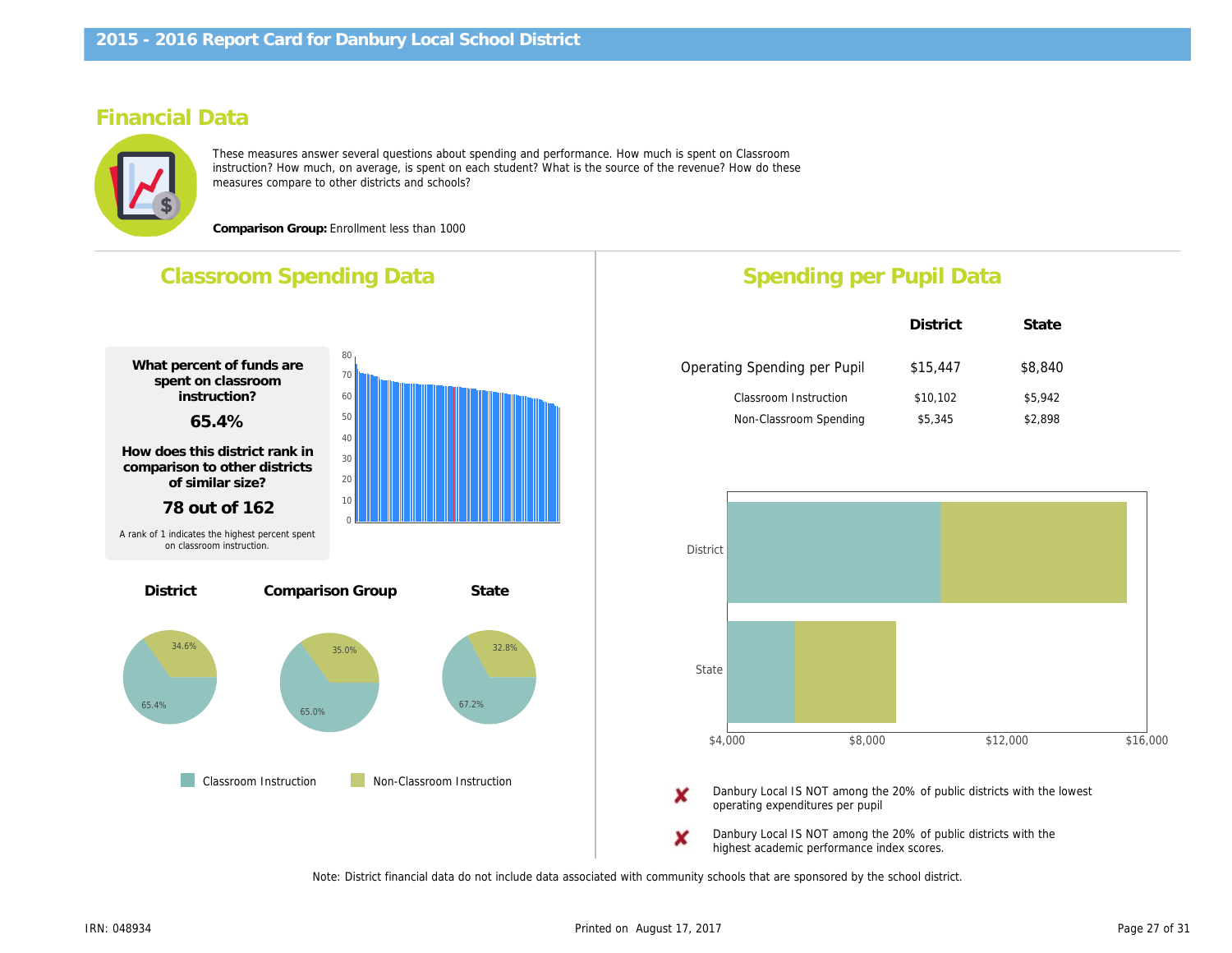## Spending and Performance

This measure answers the question – what is the relationship of average spending per student to performance, and how does that compare to similar districts and s

Similar Districts

Comparison Group

 $\mathtt{\mathtt{a}}$ 

 $\mathbf{\underline{\Omega}}$ 

 $\mathbf{\underline{\Omega}}$ 

Spending per Pupil

Spending per Pupil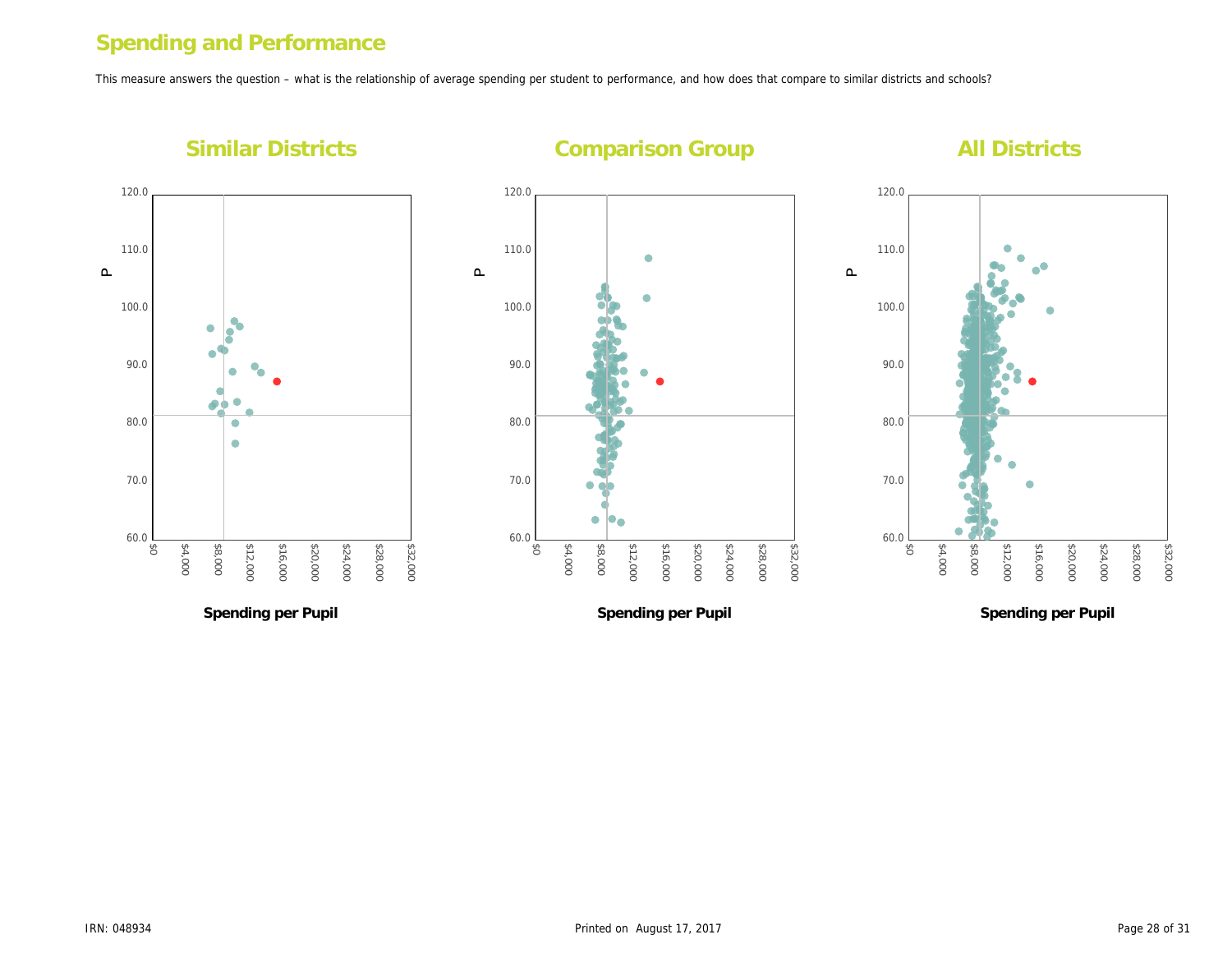## Source of Revenue

| Source of Funds | <b>District</b>      | <b>State Total</b>         |
|-----------------|----------------------|----------------------------|
| Local           | \$7,865,275<br>74.3% | \$8,697,598,445<br>39.5%   |
| State           | \$1,631,047<br>15.4% | \$10,072,007,846<br>45.7%  |
| Federal         | \$405.232<br>3.8%    | \$1,699,267,399<br>7.7%    |
| Other Non-Tax   | \$687.983<br>6.5%    | \$1,562,415,185<br>7.1%    |
| Total           | \$10,589,537 100.0%  | \$22,031,288,875<br>100.0% |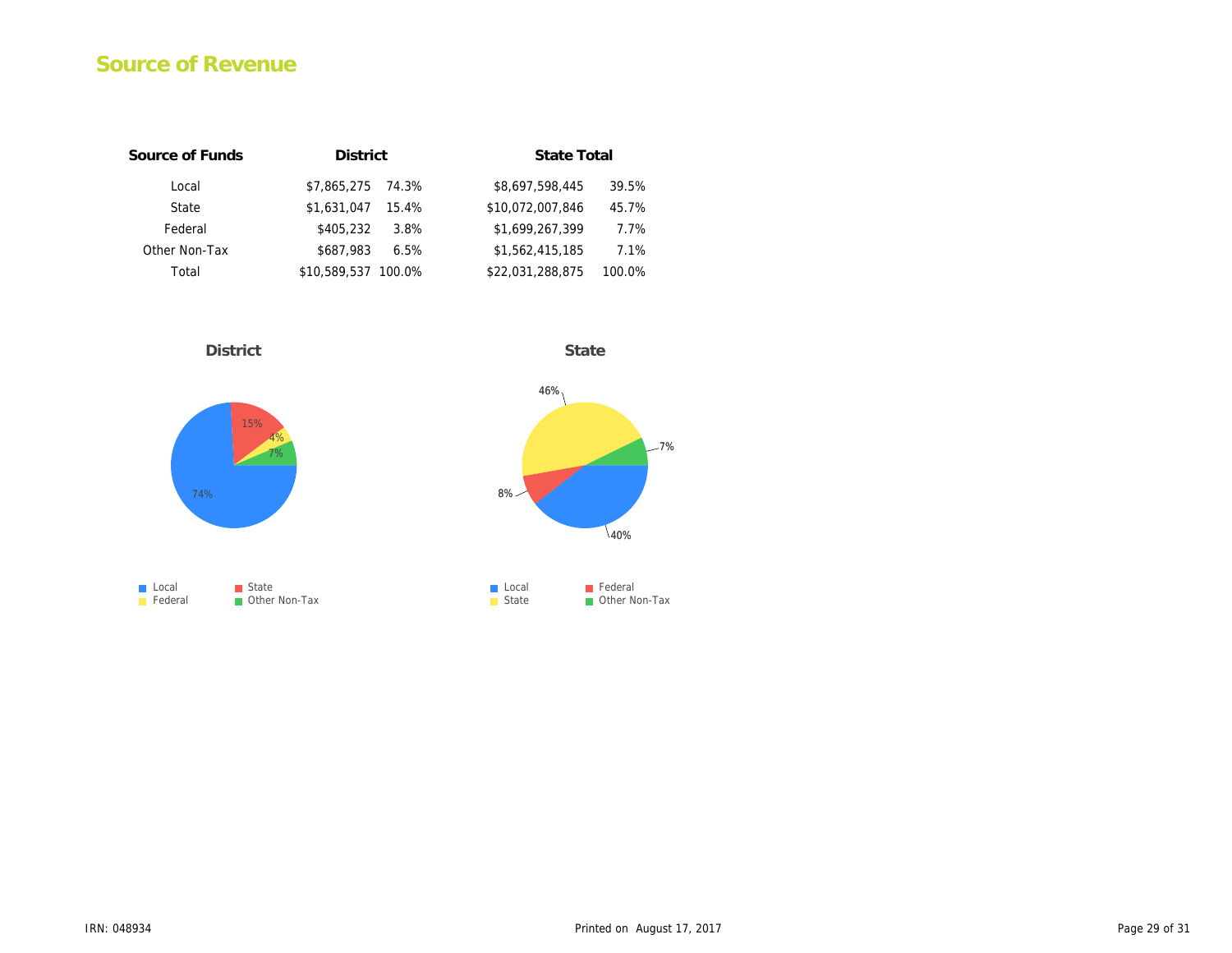| Superintendent: | Daniel P. Parent                                      |                | Phone: (419) 798-5185 |
|-----------------|-------------------------------------------------------|----------------|-----------------------|
| Address:        | 9451 E Harbor Rd<br>Lakeside Marblehead OH 43440-1310 | County: Ottawa |                       |

#### Your District's Schools

| School                    | Achievement | <b>Progress</b> | <b>Gap Closing</b> | <b>Graduation Rate</b> | $K-3$ |
|---------------------------|-------------|-----------------|--------------------|------------------------|-------|
| Danbury Elementary School |             |                 |                    | <b>NR</b>              |       |
| Danbury High School       | ◡           |                 |                    |                        |       |
| Danbury Middle School     |             |                 |                    | <b>NR</b>              |       |